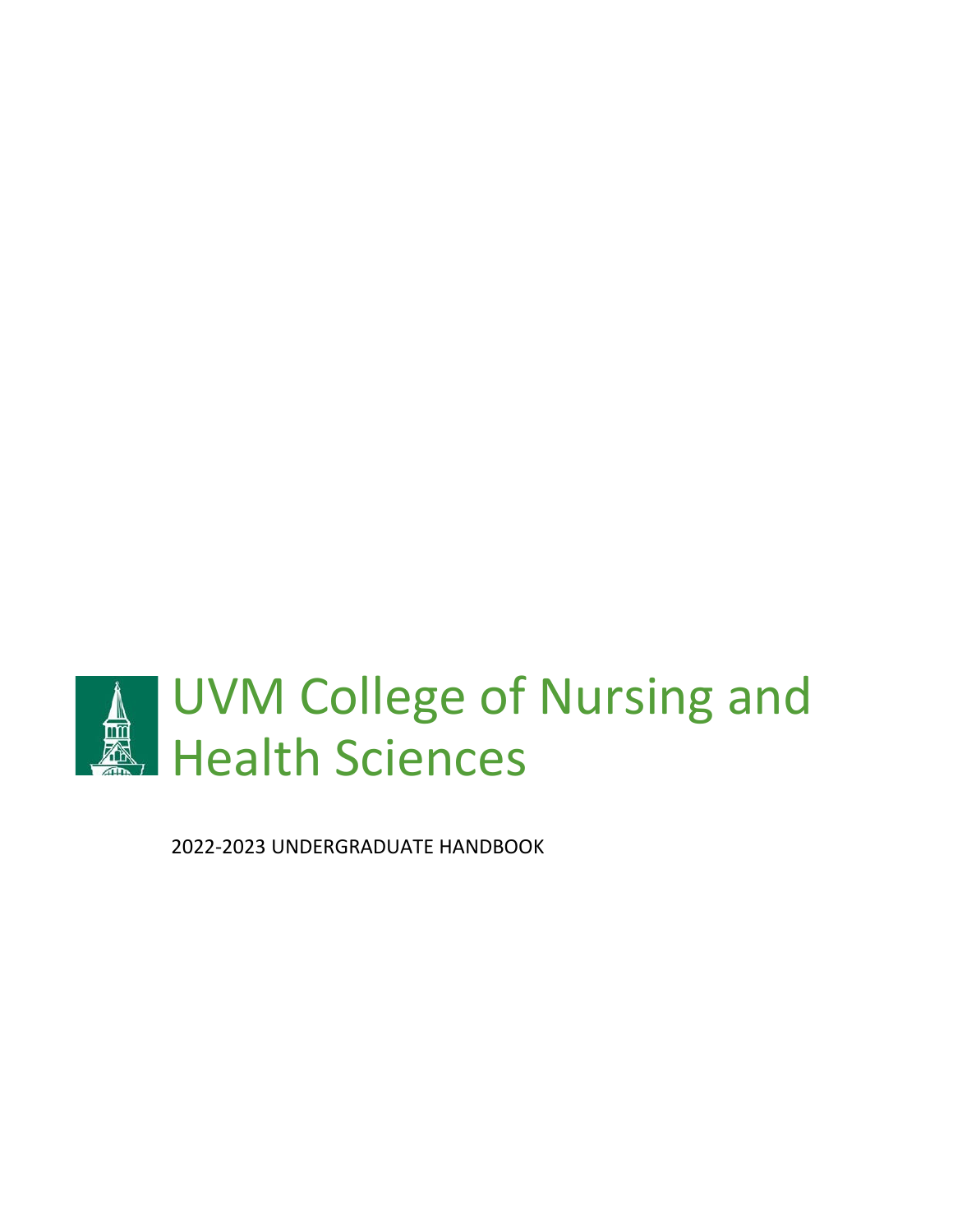# **CONTENTS**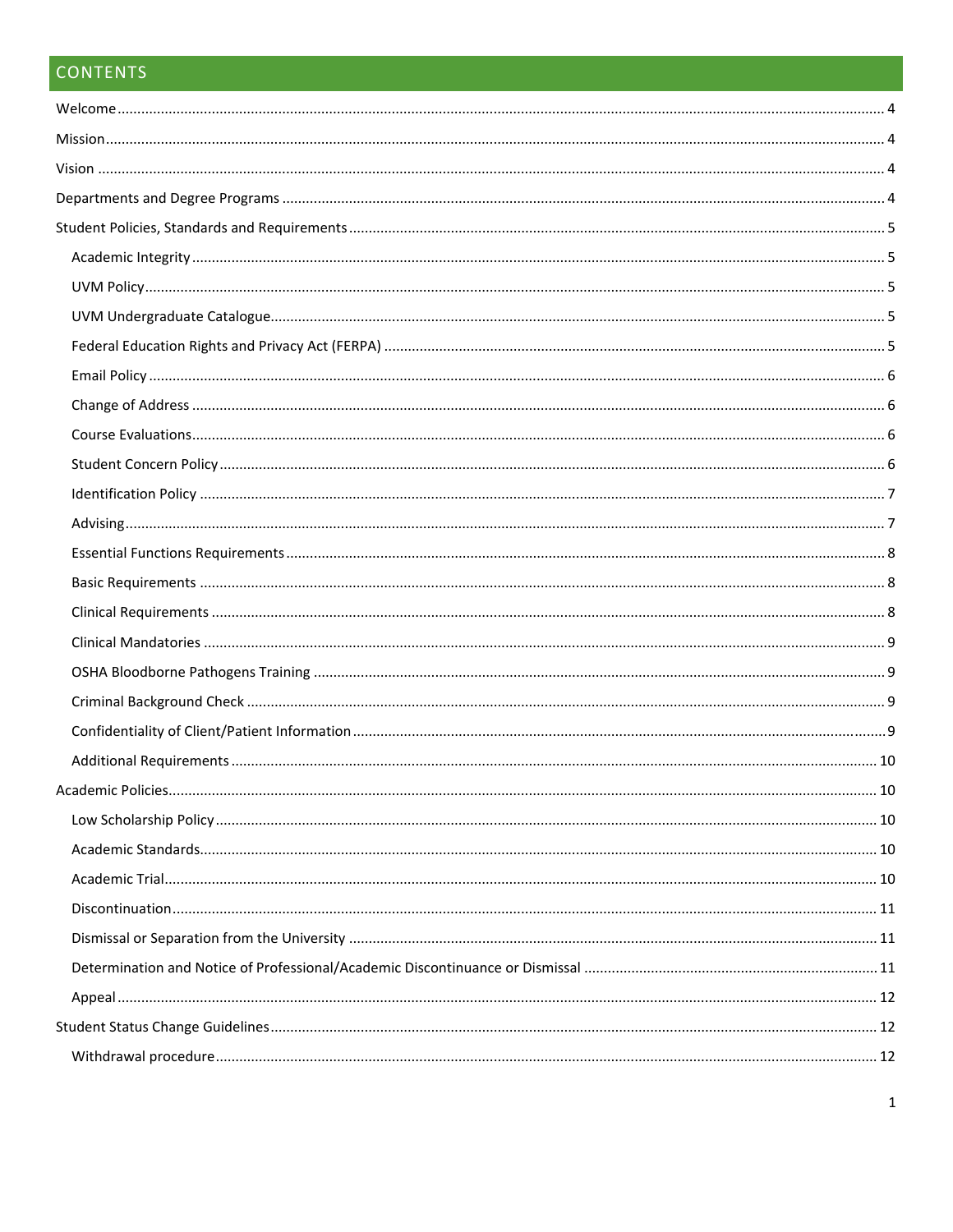| 2 |
|---|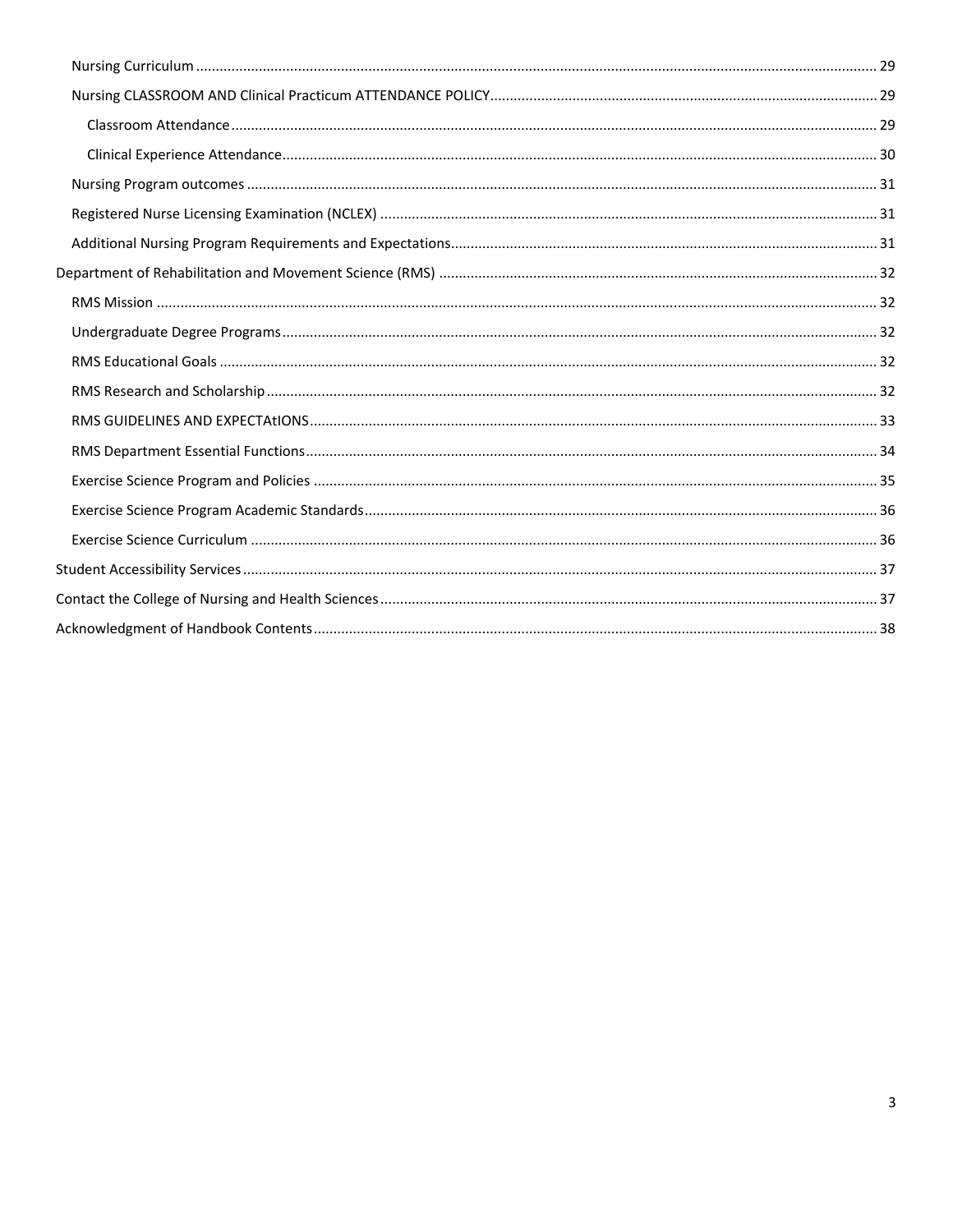#### <span id="page-4-0"></span>WELCOME

The College of Nursing and Health Sciences helps to meet the societal needs for preparing and placing health care professionals in the workforce while simultaneously supporting the University of Vermont's vision of excellence in the area of health. As students you are part of this vision for excellence, and we are committed to ensuring your success not only as students but as future health professionals.

# <span id="page-4-1"></span>MISSION

To serve society at state, national and global levels through education of health professionals, development of new knowledge, and health care advocacy that transforms lives by preventing illness and injury, promoting health and wellness, and assuring evidence-based clinical interventions in the management of disease and disability.

#### <span id="page-4-2"></span>VISION

To be a premier college of nursing and health sciences in a small public research university preparing exemplary clinician-scientists in the health professions, creating new knowledge, and advocating for accessible health care as a human right.

### <span id="page-4-3"></span>DEPARTMENTS AND DEGREE PROGRAMS

UVM's College of Nursing and Health Sciences offers undergraduate and graduate programs in a variety of health disciplines. The curricula include rigorous academic preparation and extensive field experience at selected facilities. All professional programs needing accreditation and/or state approval for licensure eligibility have achieved and maintain such status. More information about the College, its mission and philosophy, faculty and programs can be found on the UVM website and in the University Catalogue.

#### **College of Nursing and Health Sciences Departments**

The College of Nursing and Health Sciences consists of the following academic departments:

- Department of Biomedical and Health Sciences
- Department of Communication Sciences and Disorders
- Department of Nursing
- Department of Rehabilitation and Movement Science

#### **Undergraduate Degree Programs**

- Communication Sciences and Disorders (B.S.)
- Exercise Science (B.S.)
- Public Health Sciences (B.S.)
- Medical Laboratory Science (B.S.)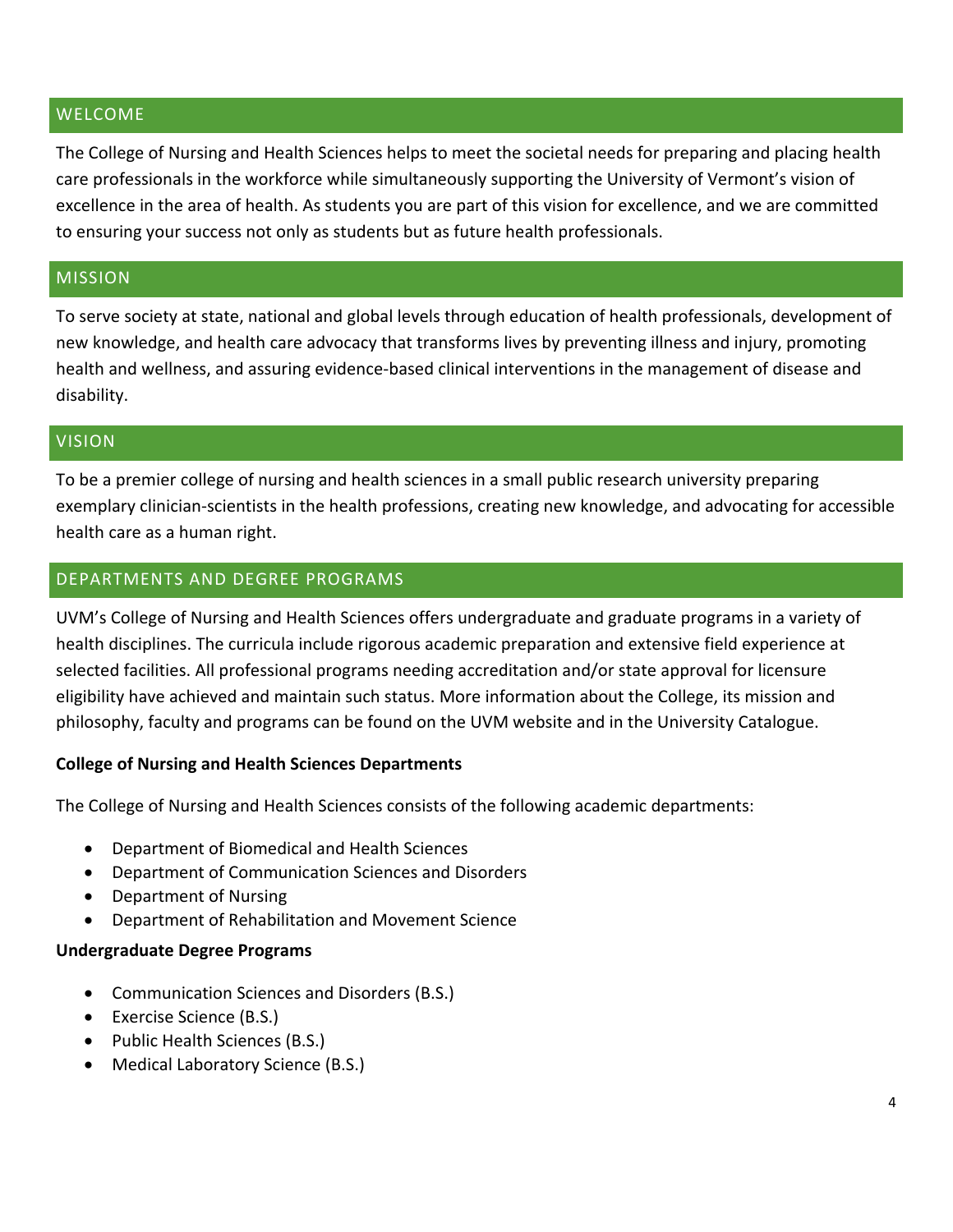- Medical Radiation Sciences (B.S.) Radiation Therapy Concentration
- Nursing (B.S.)

The College of Nursing and Health Sciences offers undergraduate certificates in Integrative Health Care and Integrative Health and Wellness Coaching, a minor in Emergency Medical Services, and a minor in Communication Sciences and Disorders.

### <span id="page-5-0"></span>STUDENT POLICIES, STANDARDS AND REQUIREMENTS

Students of the University and CNHS have certain rights and responsibilities, as outlined in the University of Vermont Catalogue and in this handbook. Students participating in clinical programs may have additional responsibilities associated with these programs. A plan of study for each program is available online in the UVM Catalogue, on the CNHS website, or from the CNHS Office of Student Services. The academic standards policy for each CNHS undergraduate program is outlined in this handbook.

#### <span id="page-5-1"></span>ACADEMIC INTEGRITY

The standards for academic honesty and integrity established in this policy apply to all students enrolled at the University of Vermont in any work performed in furtherance of a particular course or course of study.

#### <span id="page-5-2"></span>UVM POLICY

In addition to the College of Nursing and Health Sciences policies, all students, faculty and staff must adhere to University of Vermont policies.

#### <span id="page-5-3"></span>UVM UNDERGRADUATE CATALOGUE

The University of Vermont Undergraduate Catalogue is the official publication of undergraduate degree programs, requirements, and course descriptions. Students at the University of Vermont are responsible for knowing and complying with all course requirements for their respective degrees as stated in the catalogue that is in effect at the time of enrollment.

#### <span id="page-5-4"></span>FEDERAL EDUCATION RIGHTS AND PRIVACY ACT (FERPA)

Student grades, letters of evaluation, attendance records, and private communications are treated as confidential materials in accordance with the requirements of the federal students' records law known as FERPA. In general, the faculty follows the guidelines listed below:

- Only those individual student records necessary for the fulfillment of teaching and advising responsibilities are kept by the faculty.
- Student scores or grades are not displayed publicly.
- Papers, graded exams, books, or lab reports containing student names and grades are not placed in publicly accessible places.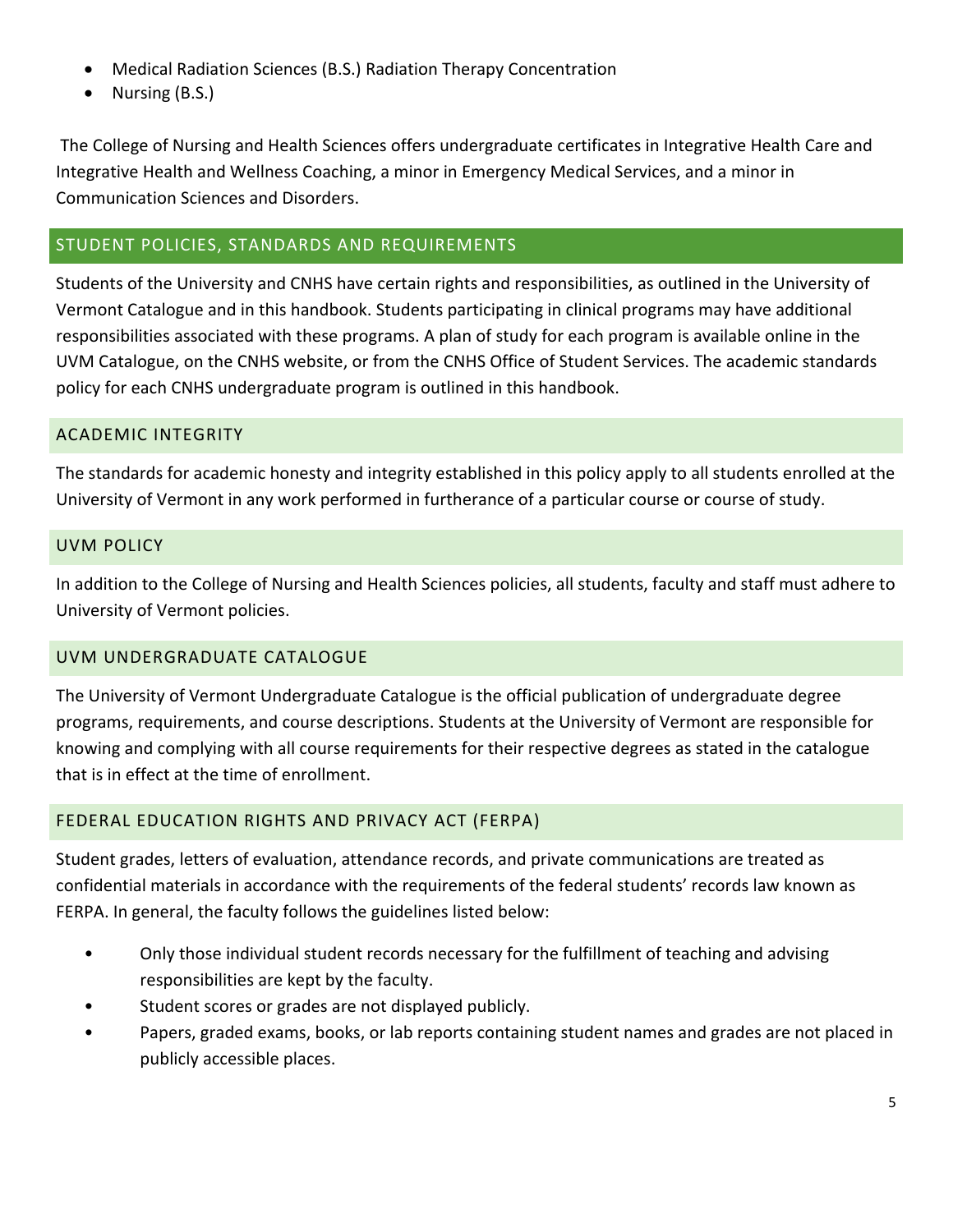- Student education record information, including grades or grade point averages, are not shared with other faculty or staff members of the University unless their official responsibilities identify their "legitimate educational interest" in that information for that student.
- Information from student educational records, including grades or grade point averages, are not shared with parents or others outside the institution, including in letters of recommendation, without written permissions from the student.

### <span id="page-6-0"></span>EMAIL POLICY

All students will have a UVM email account. This is the major mode of communication utilized by faculty and staff in the College. Students are expected to use their UVM email account for all UVM correspondence. Failure to read emails sent from faculty/staff, CNHS, or UVM does not excuse students from adhering to deadlines, assignments, requests, etc.

### <span id="page-6-1"></span>CHANGE OF ADDRESS

A student's current local address and phone number should be on file through the Registrar's Office. It is essential that there be a way to contact students in case of an emergency. Information may be updated via myUVM.

### <span id="page-6-2"></span>COURSE EVALUATIONS

All syllabi contain information about how to access and complete course evaluations and the expectations for completion. Students are required to complete the course evaluations as a demonstration of professional responsibility and may not be able to view final grades unless the evaluation is completed.

## <span id="page-6-3"></span>STUDENT CONCERN POLICY

There are many avenues available for students to discuss concerns or provide suggestions about different aspects of the undergraduate or graduate program. Here are the mechanisms provided to address concerns:

- Discuss your concern with the relevant party. Meeting directly with the person whose classroom, supervisory or administrative policy or action is in question is always the best first step since it addresses the concern where it arises.
- Discuss your concern with your advisor. If discussions with the relevant party prove unsuccessful, or if you feel more comfortable speaking to your advisor, he or she will be happy to speak with you confidentially.
- Discuss your concern with the Department Chair. The Department Chair will be glad to meet with you to discuss concerns that you may have about any aspect of your program. If you wish to discuss concerns that pertain to a specific faculty or staff member your decision about confidentiality will be respected.
- Contact the Office of Student Services in the College of Nursing and Health Sciences.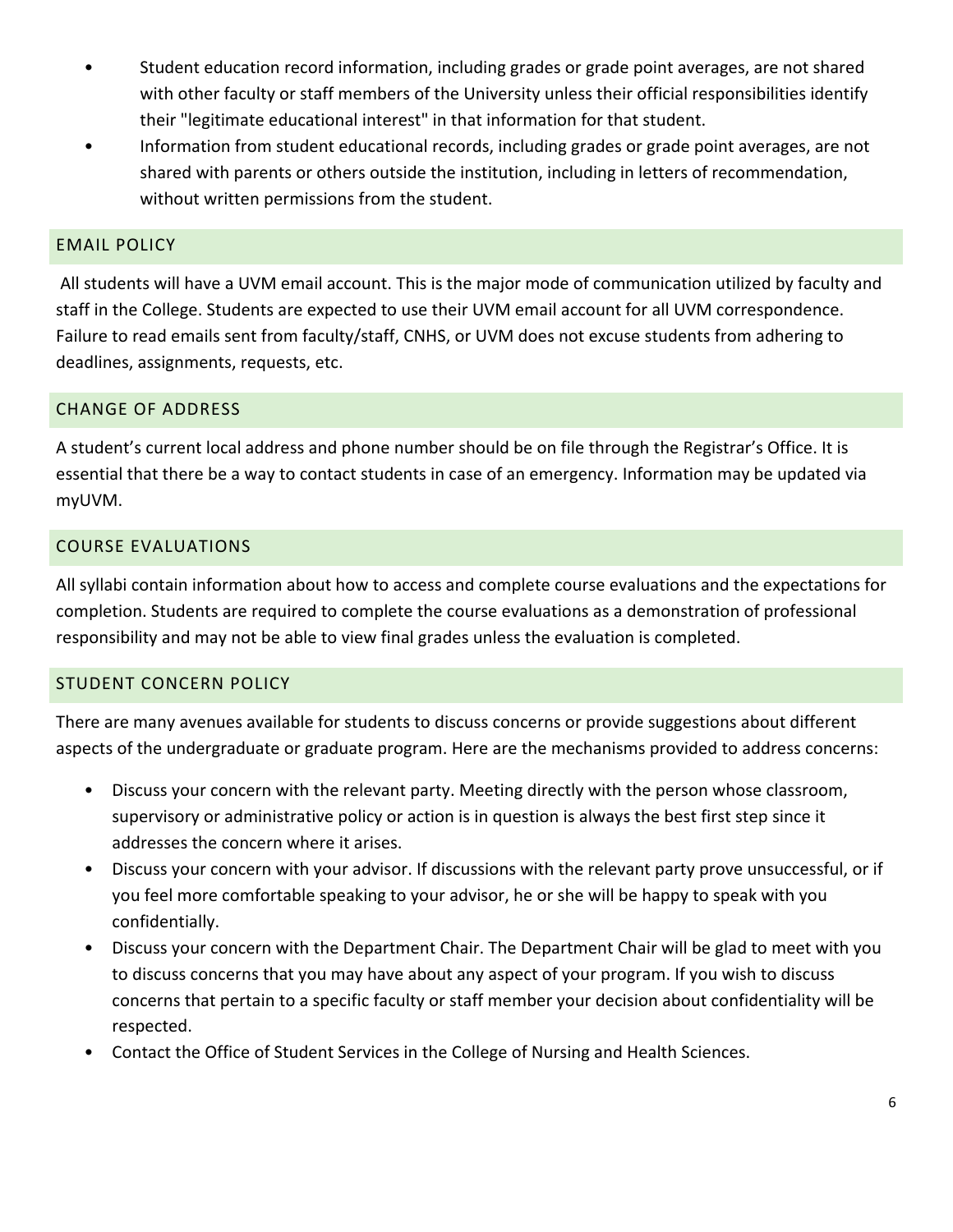- o You may send an email to the Director of Student Services requesting that your concern be shared anonymously with the chair of your department, undergraduate program director, or both. Send your e-mail to Derek.Lewis@med.uvm.edu.
- o You may request a meeting with the Director of Student Services to share your concern and discuss how to resolve it. This step represents an action that goes beyond the Department and might be helpful if you are concerned about basic Department policy that may differ from the College guidelines, or if you believe the Department mechanism would not be sufficient. To request a meeting, e-mail [Derek.Lewis](mailto:Erica.Caloiero@uvm.edu)@med.uvm.edu.
- o Complete the online student concern form: [http://www.uvm.edu/cnhs/forms/college\\_nursing\\_and\\_health\\_sciences\\_student\\_concern\\_for](http://www.uvm.edu/cnhs/forms/college_nursing_and_health_sciences_student_concern_form) [m](http://www.uvm.edu/cnhs/forms/college_nursing_and_health_sciences_student_concern_form)
- o Students with a grievance about a course grade should follow the instructions outlined in the UVM Grade Appeal Policy.
- Address your concern to the relevant accrediting body. This step can be achieved by contacting the organization and should be used only in cases where very serious concerns are raised about important Departmental policies or the handling of a particular concern.
	- o Communication Sciences and Disorders: American Speech-Language-Hearing Association's Council of Academic Accreditation (CAA). 1-800-498-2071 or 301-897-5[700 or by e-mail at](mailto:caate@sbcglobal.net) accreditation@asha.org.
	- o [Medical Laboratory Scien](mailto:accreditation@asha.org)ce: National Accrediting Agency for Clinical Laboratory Science, 5600 N. River Rd., Suite 720, Rosemont, IL 60018-5119; (773) 714-8880.
	- o Nursing: The baccalaureate degree program in nursing, master's degree program in nursing, Doctor of Nursing Practice program and post-graduate APRN certificate program at the University of Vermont are accredited by the Commission on Collegiate Nursing Education [\(http://www.ccneaccreditation.org\)](http://www.ccneaccreditation.org/)
	- o Radiation Therapy : Joint Review Committee on Education in Radiologic Technology (JRCERT), 20 N. Wacker Drive, Suite 2850, Chicago, IL, 60606-3182; Phone: (312) 704-5304; Email: [mail@jrcert.org.](mailto:mail@jrcert.org)

# <span id="page-7-0"></span>IDENTIFICATION POLICY

All CNHS students, faculty, and staff must wear visible identification in the form of a CAT card while in Rowell, Given, the Medical Education Center, and the Health Sciences Research Facility. If you lose your CAT card, be sure to get a replacement.

#### <span id="page-7-1"></span>ADVISING

The College of Nursing and Health Sciences offers a high-quality and distinctive first-year experience. Throughout the first year, students have opportunities to interact with faculty, staff and peers through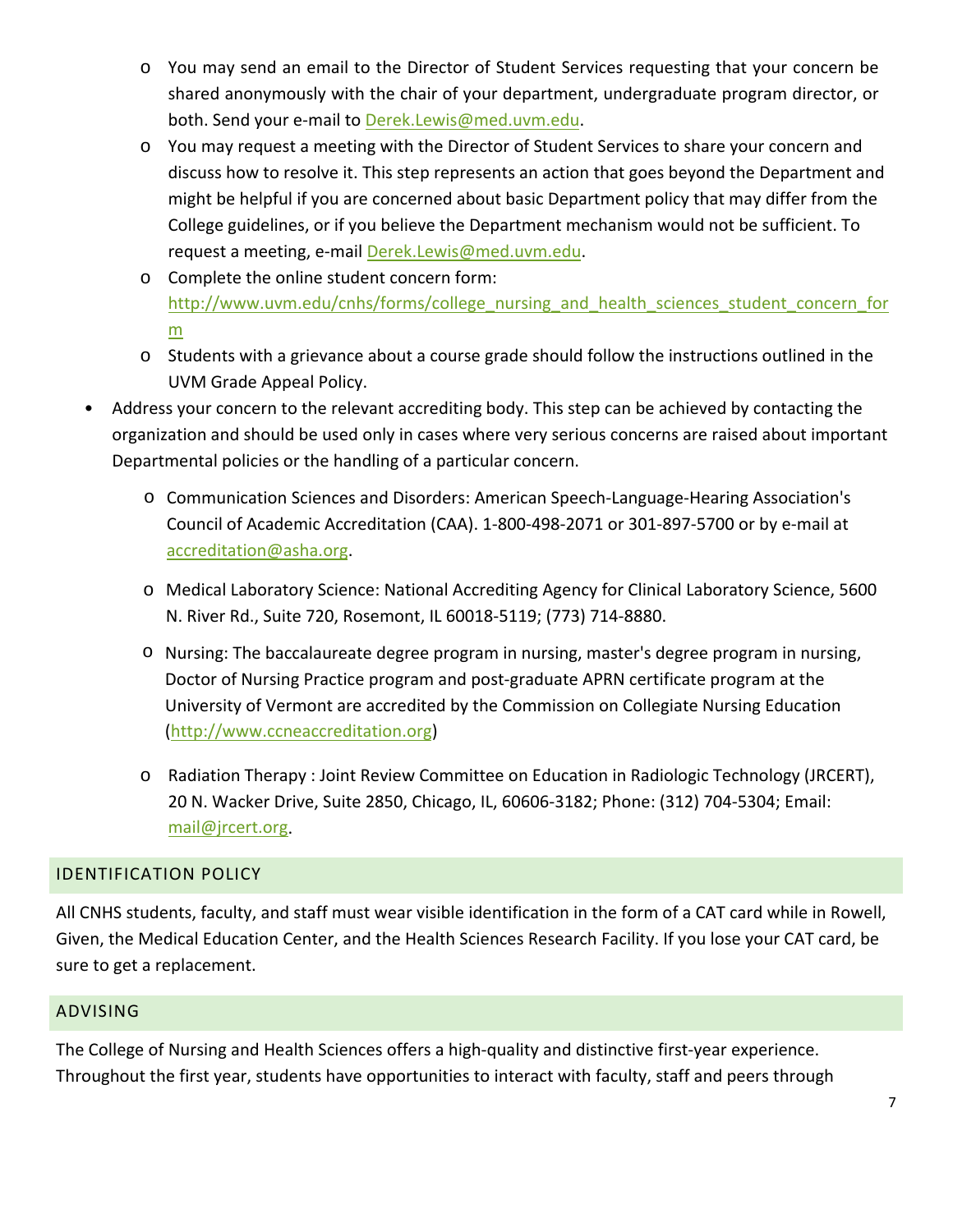academic, co-curricular and social programs. At specific times during the academic year, students attend small group advising meetings with faculty members and peers in their home departments to discuss curricular requirements and progression through the major. Information sessions and workshops are offered to students throughout the academic year. Students are assigned faculty advisors within their department and major before their third year. An advisor may be changed when: (a) the advisor or advisee believes that another faculty member could serve the student better, (b) the faculty member's workload warrants readjustment, or (c) the advisor is on leave or terminates employment. Requests for change of advisor should be made to the Office of Student Services. Advisement is the responsibility of both students and faculty.

Students are encouraged to initiate meetings with their advisors each semester to discuss progression and graduation requirements, changes in courses, and concerns about classes. Advisors are available either during scheduled office hours or by appointment throughout the semester to discuss issues or questions advisees may have.

# <span id="page-8-0"></span>ESSENTIAL FUNCTIONS REQUIREMENTS

Essential functions refer to criteria for behavior that must be demonstrated by students in professional programs. These criteria are based on standards set by professional bodies and include codes of ethics and/or standards for professional behavior.

# <span id="page-8-1"></span>BASIC REQUIREMENTS

The nature of the professions for which students in our College are being prepared necessitates the following requirements: the capacity to observe and communicate; sufficient gross and fine motor ability to perform physical diagnostic examinations and basic laboratory and clinical procedures; physical strength, dexterity, agility, and endurance; emotional stability to exercise good judgment and to work effectively in stressful situations; and intellectual ability to synthesize data and solve problems. Specific essential functions and professional standards requirements for each major and department can be found in this handbook. Students must be able to perform the essential functions and meet the professional standards of the program in which they are enrolled. Students are responsible to know and adhere to these standards; and faculty are responsible for reviewing students' performance in accordance with the essential functions and professional standards. Students who cannot perform the essential functions in the manner outlined by their departments will not necessarily be precluded from participating in their programs but will need to be able to perform all essential functions with reasonable accommodation (a modification or adjustment within the university's programs and activities to enable a student with a disability to have the same opportunity to meet the academic and essential functions as nondisabled student). Progression may be affected for students who cannot perform essential functions or meet professional standards outlined by their departments.

## <span id="page-8-2"></span>CLINICAL REQUIREMENTS

Students in clinical programs must realize there is always an element of risk of exposure to infectious disease. Faculty and clinical staff make every effort to educate all students in appropriate modes of infection control to minimize these risks. These students are required to have a yearly physical exam, and certain immunizations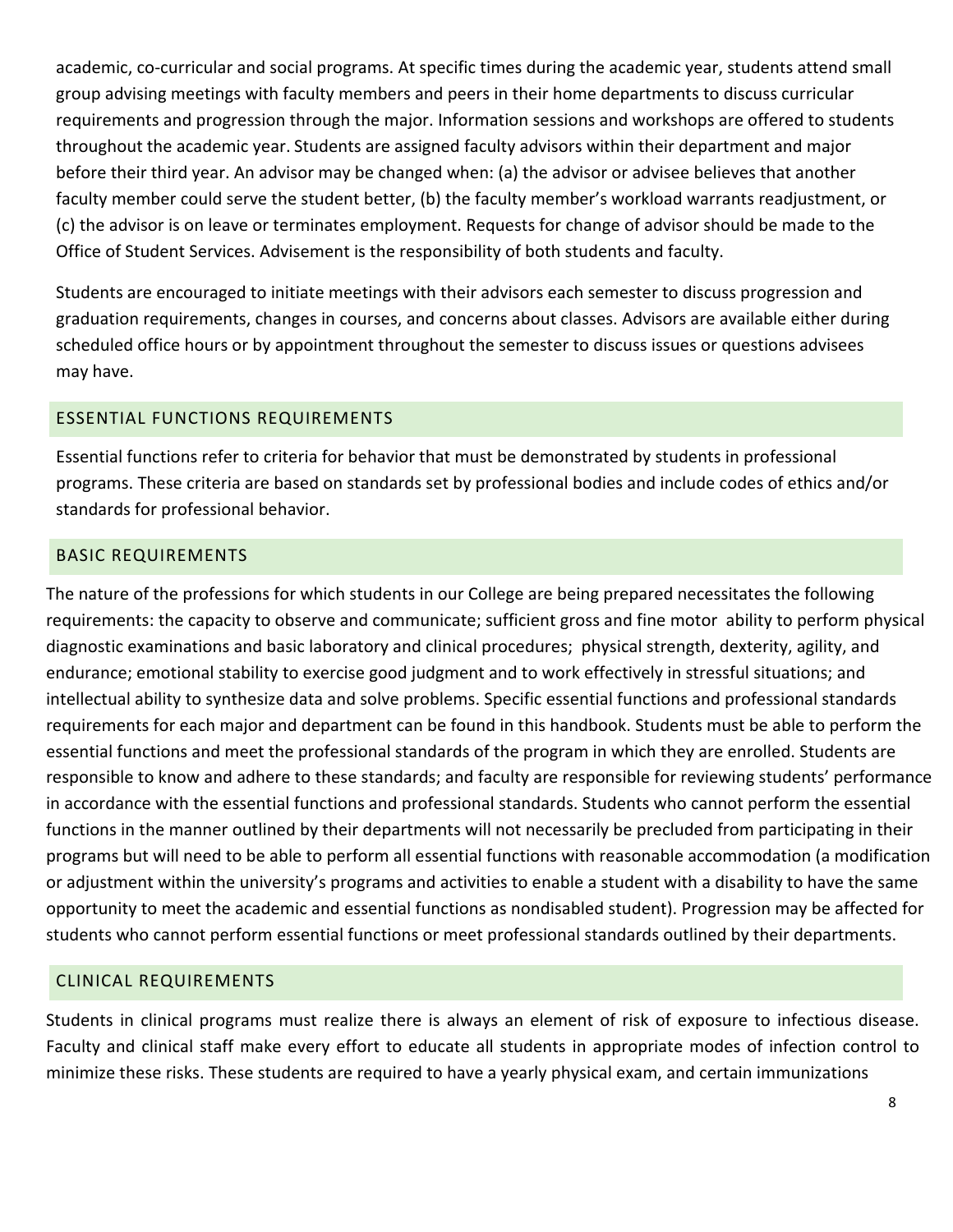and to participate in special health safety training workshops. Immunizations are available through UVM Student Health Services for a fee. Additionally, Student Health Services offers an insurance plan for students who need health insurance. Students engaged in CNHS clinical programs must recognize the risk of exposure to infectious disease. The University is not responsible for medical costs resulting from injury during clinical rotation, or during any other curricular activity, unless this injury is due to negligence by the University.

### <span id="page-9-0"></span>CLINICAL MANDATORIES

Students are required to prove immunity to certain diseases. The College of Nursing and Health Sciences will collect immunization information from students prior to the start of their clinical experiences. Prior to beginning a clinical education experience, a consent/dissent form will be sent to the affiliation sites to document student's inoculation status. For detailed information regarding the immunization requirement please refer to the College of Nursing and Health Sciences clinical mandatories website: [http://www.uvm.edu/cnhs/clinical\\_mandatories](http://www.uvm.edu/cnhs/clinical_mandatories)

### <span id="page-9-1"></span>OSHA BLOODBORNE PATHOGENS TRAINING

The UVM Exposure Control Plan outlines the University's general policy regarding training and retraining for OSHA blood borne pathogens. Students are required to complete an OSHA training annually.

### <span id="page-9-2"></span>CRIMINAL BACKGROUND CHECK

Students may be required to undergo a satisfactory criminal background check before starting a clinical affiliation or experience. Students must carefully review and comply with all requirements of any site with which they wish to affiliate. All costs for criminal background checks will be borne by the student. Students are strongly encouraged to review the licensure requirements of any state in which they intend to seek licensure and to review all information available from a state's licensing agency regarding the effect of criminal convictions on licensure. State licensing agencies and clinical sites may have differing standards and a decision by CNHS to admit a student or to allow a student to remain in the program after review of a criminal history report does not necessarily mean that the student will be allowed to participate at a clinical site or to obtain licensure.

## <span id="page-9-3"></span>CONFIDENTIALITY OF CLIENT/PATIENT INFORMATION

For students engaged in academic and clinical education experiences, there are many opportunities to access client /patient information both verbally and through written and/or electronic records, on a need- to-know basis. This is termed a clinical privilege. Inherent in this privilege is a responsibility to maintain the confidentiality of this information and prevent disclosure of this information to others who do not need to know, nor should know, this information. HIPAA (The Health Insurance Portability and Accountability Act) represents national legislation enacted to protect individuals' rights to privacy and confidentiality. CNHS students must complete training in HIPAA regulations and are required to pass a HIPAA exam. This training is provided by departments.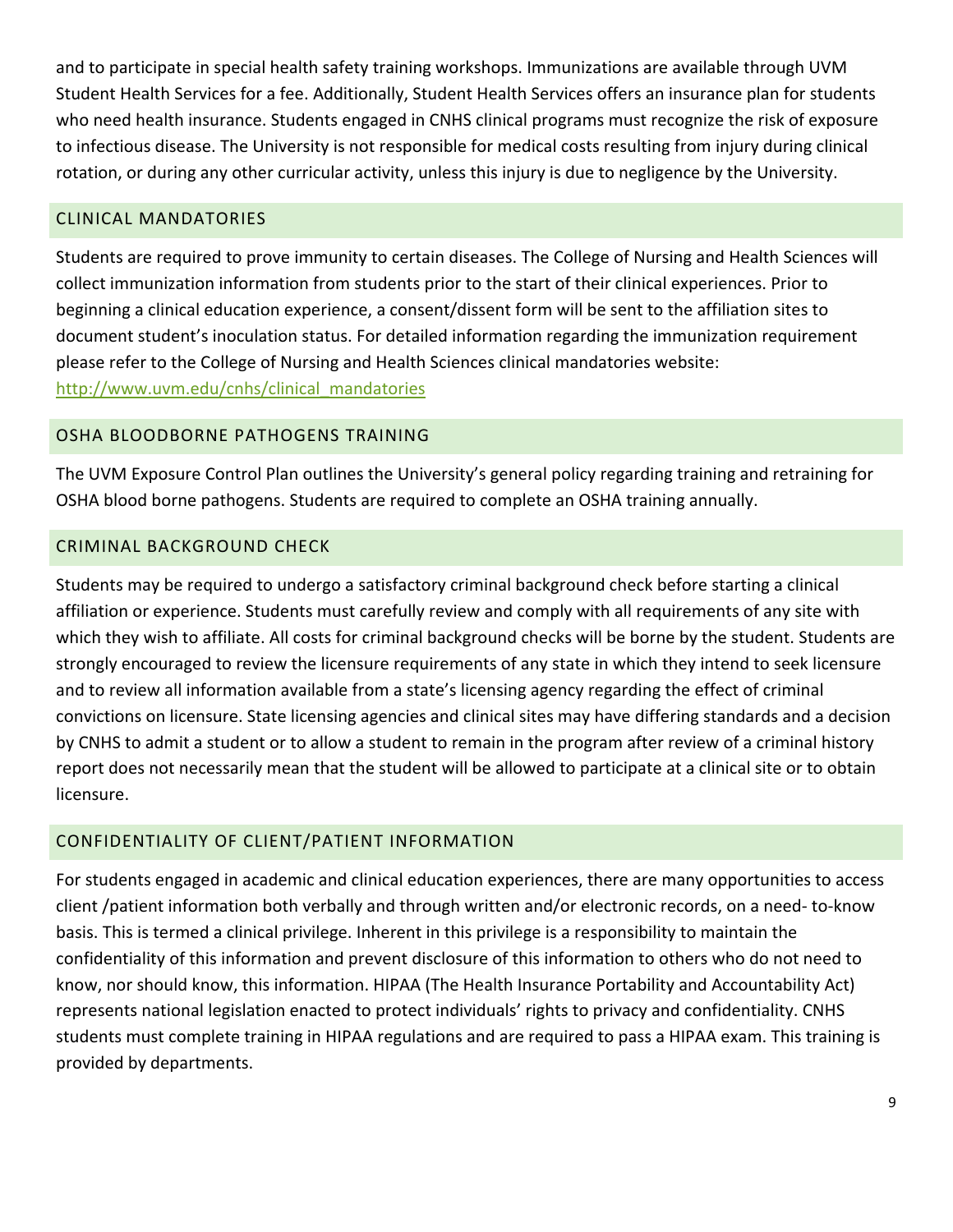#### <span id="page-10-0"></span>ADDITIONAL REQUIREMENTS

Students are responsible for their own transportation to and from clinical sites and, where relevant, the costs of housing for clinical experiences. This includes clinical placements outside of the Burlington area and, in some cases, out-of-state. All students must carry professional liability insurance during clinical rotations and will be billed approximately \$40 per year for this insurance. The University is not responsible for medical costs resulting from injury during clinical rotation, or during any other curricular activity, unless this injury is due to negligence by the University.

#### <span id="page-10-1"></span>ACADEMIC POLICIES

#### <span id="page-10-2"></span>LOW SCHOLARSHIP POLICY

The faculty in the College of Nursing and Health Sciences (CNHS) establish the standards for academic trial and dismissal for students in the college. When students do not achieve these standards, they will receive written notice.

#### <span id="page-10-3"></span>ACADEMIC STANDARDS

Academic standards refer to the requirements for minimum course, semester, or cumulative grades or grade point averages (GPA). The faculty in each department of the College of Nursing and Health Sciences (CNHS) establish the standards for students' academic achievement within the department or program (major). These standards are outlined in the departmental student handbooks.

#### <span id="page-10-4"></span>ACADEMIC TRIAL

In situations where undergraduate students' performances are marginally unsatisfactory, the students will be placed on "academic trial." As noted in university policy, "academic trial" is an intermediate status between good standing and dismissal in which the student remains enrolled according to the stated academic conditions of the department. If students' performances are wholly unsatisfactory, the students will be dismissed from the university. Students will be notified by email when their status has been determined to be "on trial." Normally, the period of academic trial is one semester. A departmental standards committee may place a student on trial at the end of a semester in which the GPA was less than the program academic standard for progression. Academic trial may also be used when students are readmitted to a program after discontinuance. Placement on academic trial is not appealable. A student on academic trial should register for courses recommended by the student's academic advisor, the departmental standards committee, or the chair of the department. Students will be removed from academic trial when the GPA is equal to or greater than the departmental standard. Students will be notified by email that they have been removed from academic trial status no earlier than one semester following placement on trial, but no later than the earliest practicable time when a determination can be made that the student has met the academic standard for progression in the program (e.g., at the beginning of the fall term if summer courses have been approved to meet the academic standard and the student has shown evidence of satisfactory completion of those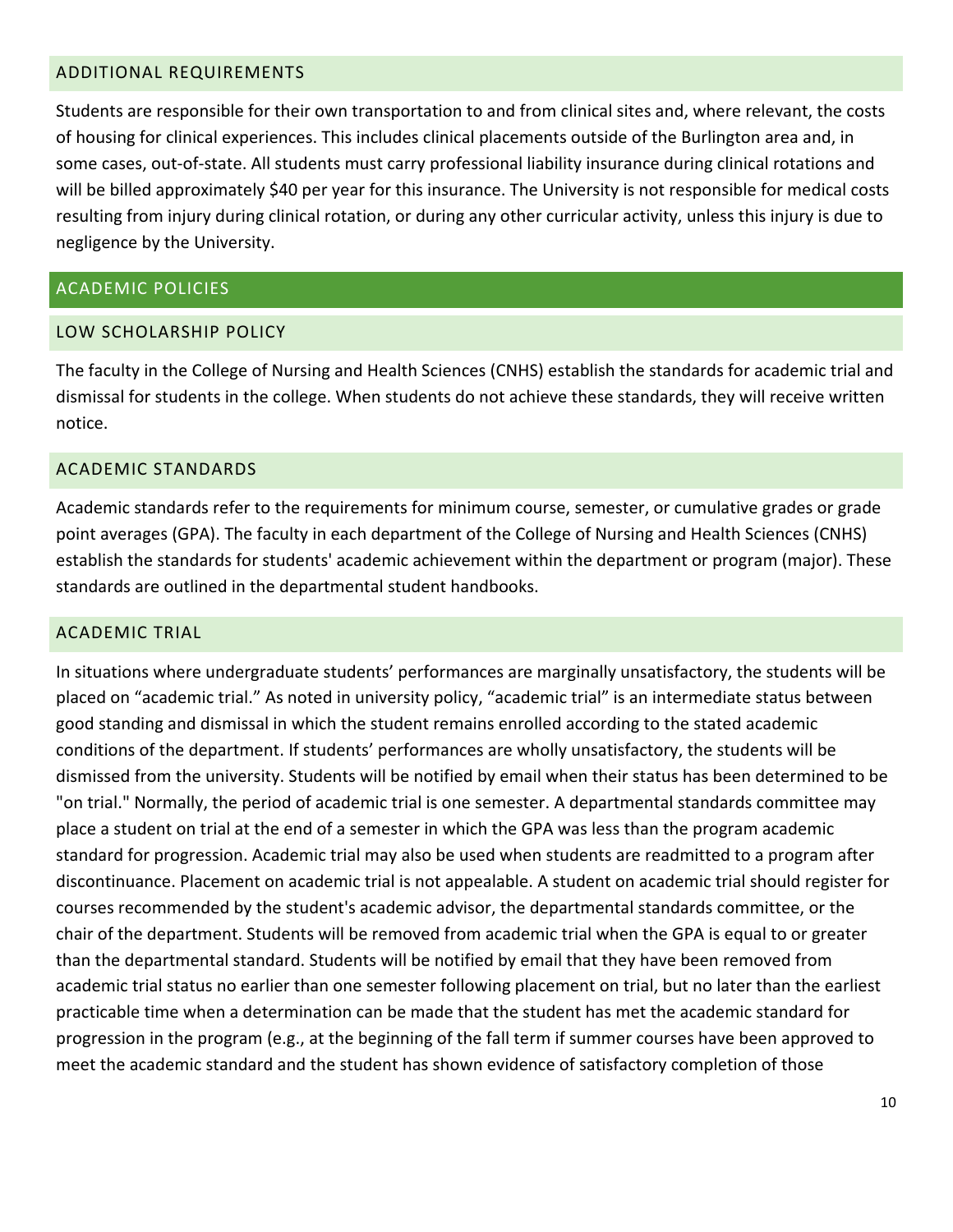courses). Students who fail to meet program academic standards after having been on academic trial may be discontinued from their programs.

## <span id="page-11-0"></span>DISCONTINUATION

Discontinued status means that students will not be allowed to register for courses in their academic programs in CNHS. Students remain enrolled at UVM and may register for classes outside their original programs. Discontinued students have two (2) semesters to effect a transfer to another major. Students are responsible for determining the programs into which they are eligible to transfer and for completing application requirements to accomplish the transfer. Students who fail to transfer within two (2) regular semesters will be notified by letter of their status in the CNHS or the University.

# <span id="page-11-1"></span>DISMISSAL OR SEPARATION FROM THE UNIVERSITY

Dismissed students are no longer students at UVM and may not register for classes. Students may be dismissed from the University upon receiving failing grades in one-half or more of their semester hours in any semester (if only one class is taken and failed then this criterion is met). Students who fail to meet requirements set for academic trial periods and students who exhibit consistently low scholarship below the average required for graduation may be dismissed even if they do not meet the requirements for academic trial. Students dismissed from UVM for low scholarship must direct their appeals for readmission to the Dean of CNHS and receive written permission before they will be permitted to enroll in any UVM course. Students dismissed for disciplinary reasons must receive written approval from the Vice President for Student & Campus Life before being permitted to enroll in any UVM course.

# <span id="page-11-2"></span>DETERMINATION AND NOTICE OF PROFESSIONAL/ACADEMIC DISCONTINUANCE OR DISMISSAL

## **Academic Standards**

At the end of each semester, each student's academic performance is reviewed by the departmental faculty or the faculty designee (departmental student standards/progression committee). The faculty apply the relevant academic standards for the program in which the student is enrolled. The Office of Student Services is responsible for collecting any additional information that may influence student progression decisions, and shares this with the departments prior to action.

## **Notification**

Students who have been placed on academic trial, discontinued from their programs, or dismissed from UVM will receive written notice from the Office of Student Services.

## **Professional Standards and Essential Functions**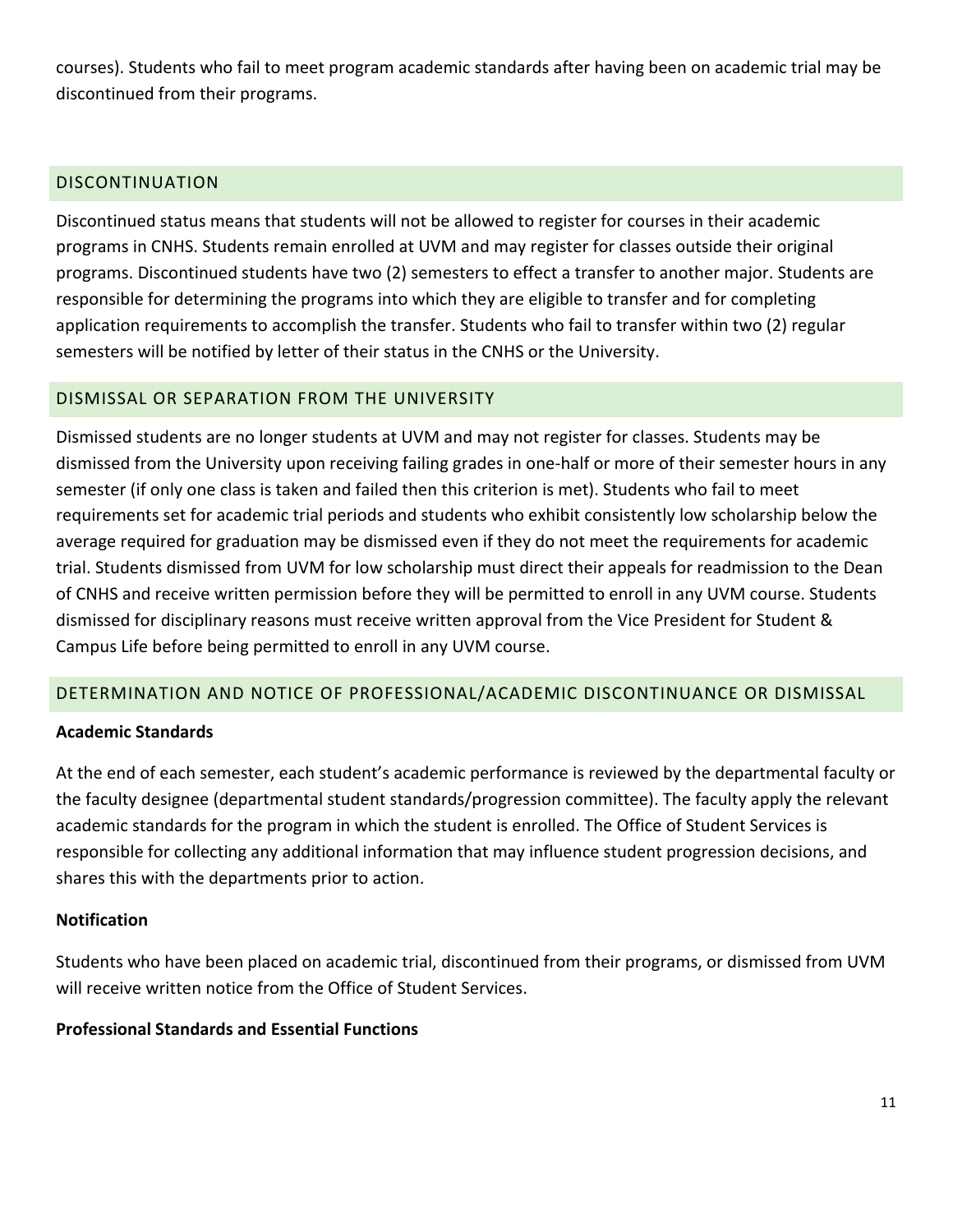At the end of each semester, department faculty or their designee may also review allegations related to any individual student's behavior/performance based on the Professional Standards/Essential Functions. Decisions to discontinue or dismiss students based on Professional Standards/Essential Functions are forwarded to the CNHS Dean's Office for action.

#### <span id="page-12-0"></span>APPEAL

Students have the right to appeal discontinuation from a program or dismissal from the University. They may not appeal a decision of academic trial status. Appeals may be brought only on the following grounds: (1) procedural error; (2) error of fact; (3) perception of bias; (4) failure of faculty or designated progression committees to adhere to published standards. Letters of appeal must state clearly and precisely the basis for appeal and provide supporting evidence of infringement of the student's rights. Medical problems, personal issues, or other extenuating factors do not generally constitute grounds for appeal.

#### **Process for Appeal**

Appeals must be submitted to the Office of Student Services by the deadline indicated in the notification letter. Appeals must include the student appeal form and a statement detailing the reasons an exception to policy should be made. Students may wish to submit additional documentation from other individuals. All materials must be received by the deadline. Office of Student Services staff will then route the appeal to the appropriate reviewing body.

### <span id="page-12-1"></span>STUDENT STATUS CHANGE GUIDELINES

#### <span id="page-12-2"></span>WITHDRAWAL PROCEDURE

Students who wish to withdraw from the University must notify their chairs in person or writing. Students failing to register at the University for coursework for a period of more than one calendar year without notifying their department in writing will be considered to have withdrawn from the degree program. Students who withdraw will be readmitted to their programs only as space is available. Students should see the relevant undergraduate process for readmission.

#### <span id="page-12-3"></span>LEAVE OF ABSENCE PROCEDURE

Officially registered and matriculated students may apply for a leave of absence if they are in good academic standing according to the policies on student standards in the department and CNHS. Students are encouraged to seek leaves rather than withdraw to keep options open for returning. Leaves are for professional, academic, or personal circumstances, and are subject to approval by the department chair. No more than a one-year leave of absence is normally granted. Students who successfully petition for leaves of absence are expected to understand the relationship between their leave and program of study. Therefore, petitions for leaves are sought only by students who have, in consultation with their academic advisor, carefully planned a sequence of courses, understand when particular courses are normally offered, and know the date by which degree requirements must be completed. Students who take leaves of absence without a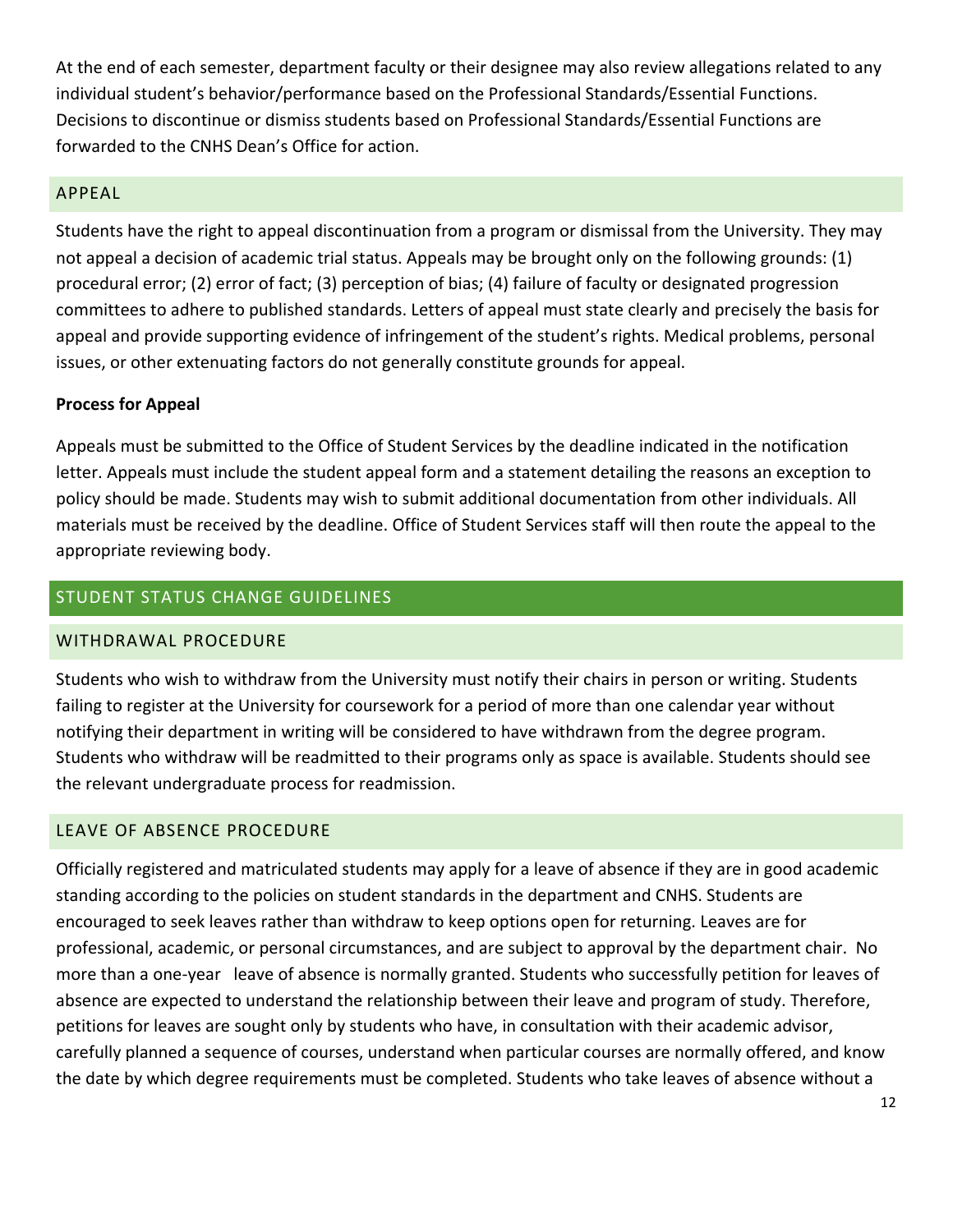plan will not be guaranteed a position in a class upon their return. When students plan to return from leaves or to repeat required classes, they must notify the department chair in writing one month prior to the scheduled date of return and complete a Re-entry Application found on the CNHS website. Students who do not enroll at the end of leaves of absence periods will be considered withdrawn.

### <span id="page-13-0"></span>OUT OF SEQUENCE PROCEDURE

Students who fall out of sequence with their original class cohort due to academic difficulty may return to repeat classes needed for progression in their programs. Students will have a limited time to get back in sequence or risk being moved to a lower cohort or discontinued from their academic program. As curricula change, returning students may need to take courses that were not required when the leaves of absence were granted or when they were required to step out of sequence to repeat courses.

#### <span id="page-13-1"></span>RE-ENTRY POLICY

Students who wish to request re-entry to the College of Nursing and Health Sciences may contact the CNHS Office of Student Services for instructions. Re-entry applications are due November 1 for the spring semester and May 15 for the fall semester. Priority for re-entry to CNHS programs will be given in the following order:

- 1. Students who left a program under specific conditions other than dismissal and have met the conditions for readmission will be considered for re-entry in the following priority sequence:
	- a. students returning from a formal leave of absence;
	- b. students who have repeated or completed courses or remedial work as required before continuing the course curriculum sequence.

Though re-entry is guaranteed for students in the above categories (provided the conditions were met), class placements are contingent upon the availability of seats. If no seats are immediately available, the students will be awarded the first available seats in a subsequent class, according to the defined order of priorities (a, b). In the event the pool of qualified students seeking re-entry under condition *a* or *b* exceeds the number of seats available, the seats will be allocated by lottery.

2. Students who were formally dismissed from a program, or who voluntarily withdrew from a program by ceasing to follow the prescribed course sequence without departmental consent, must apply for readmission to their departments as internal transfer students.

# <span id="page-13-2"></span>CNHS COURSE TRANSFER/SUBSTITUTION POLICIES

#### <span id="page-13-3"></span>COURSE TRANSFER CREDIT

Courses to be considered for transfer credit are formal academic courses completed outside of UVM at another accredited institution. Students wanting to transfer undergraduate course credit from other institutions into undergraduate programs at UVM should follow the policies and procedures outlined for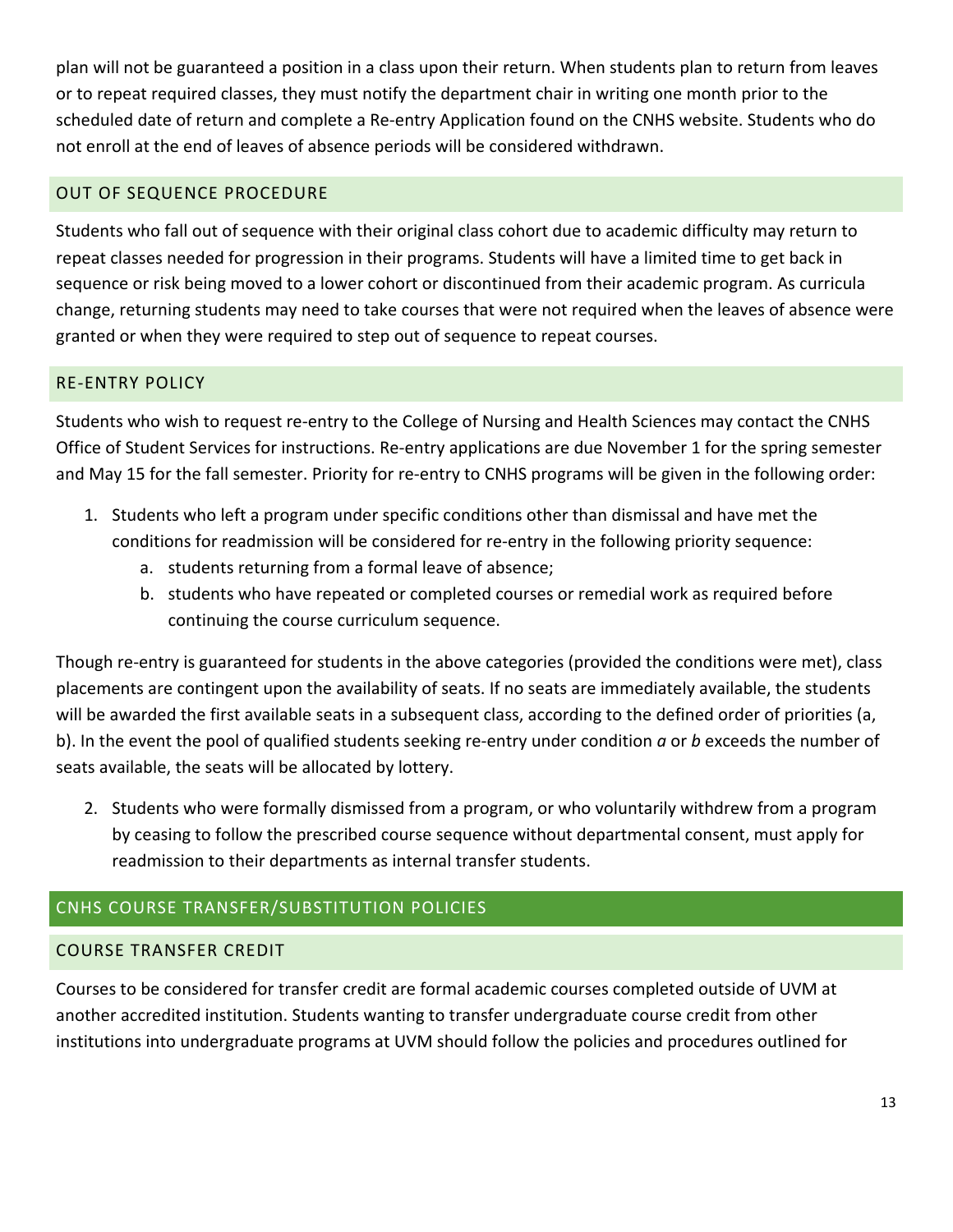transfer credit in the UVM Undergraduate Catalogue. Questions regarding credit transfer should be directed to the UVM Office of Transfer Affairs.

## <span id="page-14-0"></span>COURSE SUBSTITUTIONS

In some cases, a supervised independent study or alternate coursework may be used to substitute for a required course within the program, with prior approval from the department. Students currently within the undergraduate program wanting to request either a course waiver or course substitution should do the following:

- Meet with an advisor to discuss substitution or waiver
- Complete the Course Waiver or Substitution Form
- Obtain the following documentation: evidence to support the request (e.g. course description/syllabus) and evidence of success in acquiring relevant content knowledge/competency (official transcript)
- Submit the form and supporting documents to the instructor of the relevant course
- Together with an advisor, contact the CATS report office to request an audit update

## <span id="page-14-1"></span>CNHS AWARDS, HONORS AND SCHOLARSHIPS

#### <span id="page-14-2"></span>DEAN'S LIST

At the end of each semester the students who stood in the top 20% percent of their class will be recognized on the Dean's List. The Dean's List is determined by the UVM Registrar's Office.

#### <span id="page-14-3"></span>HONORS DAY

Honors Day is held each spring to recognize students for excellence in scholarship, leadership, clinical performance, and community service. Students are nominated for awards by their departments and by the College.

#### <span id="page-14-4"></span>SCHOLARSHIPS

Contact the Office of Student Services for scholarship information.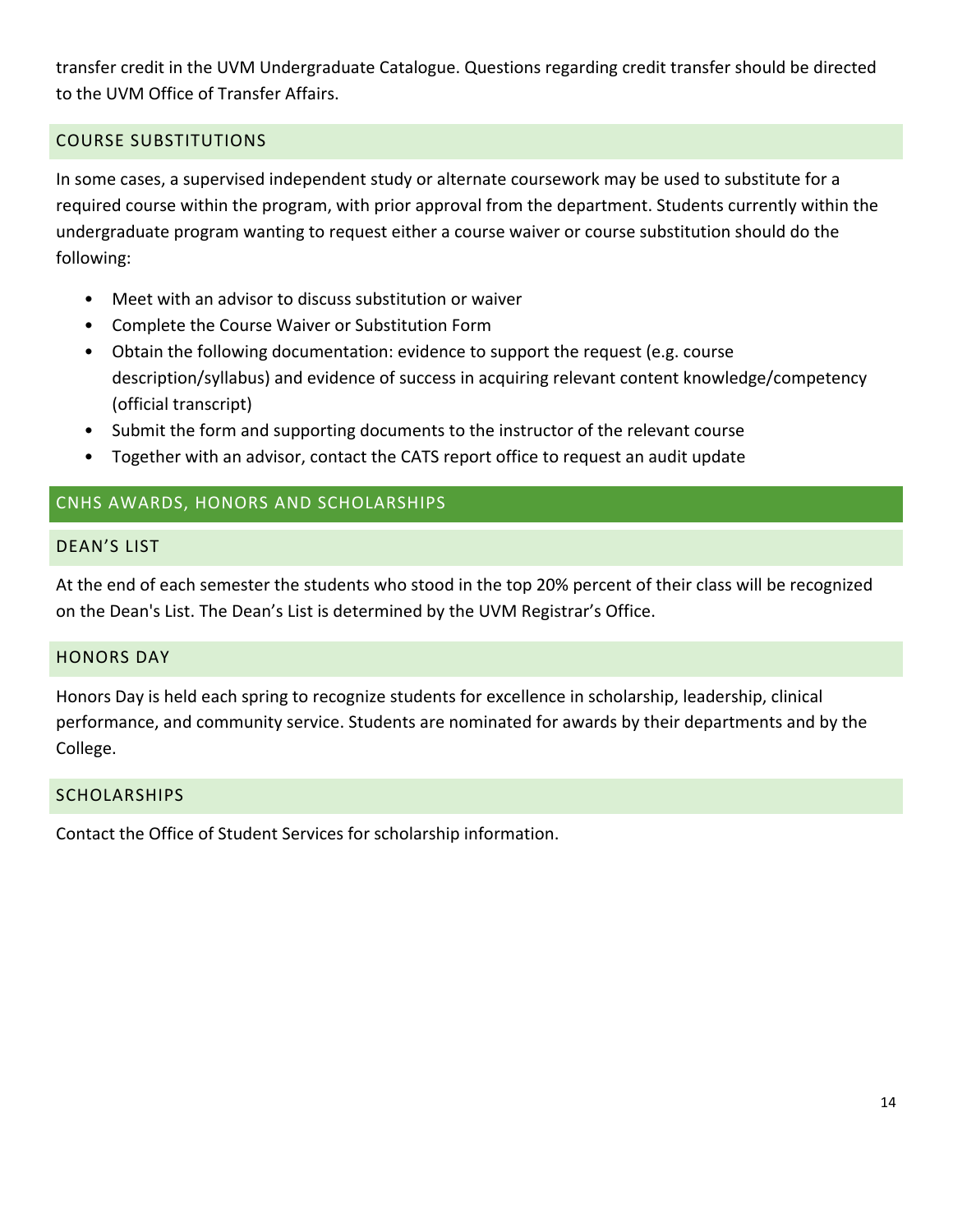#### <span id="page-15-1"></span><span id="page-15-0"></span>BHSC MISSION

To contribute to the health sciences through the creation of new knowledge and educating and training the next generation of biomedical scientists and health professionals.

#### <span id="page-15-2"></span>BHSC RESEARCH AND SCHOLARSHIP

The Department places a high value on research and scholarship. The department faculty contribute to the body of knowledge by disseminating work in the basic and applied health sciences. Our research programs in scholarly work:

- promote the application of evidence to teaching and professional practice
- encourage the inclusion of students in the research process, allowing them to contribute to the completion of projects and dissemination of new knowledge
- provide mentorship in the development of our students' research careers
- promote intellectual curiosity and the freedom to pursue ideas
- provide intellectual stimulation and sharing among colleagues locally, nationally and internationally

### <span id="page-15-3"></span>BHSC UNDERGRADUATE DEGREE PROGRAMS

- Medical Laboratory Science B.S., Clinical Laboratory Science Concentration
- Medical Laboratory Science B.S., Public Health Laboratory Science Concentration
- Medical Radiation Sciences B.S., Radiation Therapy Concentration
- Public Health Sciences B.S.

#### <span id="page-15-4"></span>BHSC DEPARTMENT EDUCATIONAL GOALS

Students in the Department of Biomedical and Health Sciences study and work at the intersection of human health, medicine, and technology. The department's majors focus on health science disciplines, offering degrees in medical laboratory science, medical radiation sciences, and public health sciences. All of our programs offer an integrated curriculum with courses in the liberal arts; basic health and medical sciences; and direct hands-on experience through clinical practica, research, or field work. Graduates of all three degree programs are prepared for immediate employment in the healthcare arena or graduate study. In addition our graduates will demonstrate problem-solving and critical thinking skills, effective written and verbal communication skills, and achieve the highest professional and ethical standards.

#### <span id="page-15-5"></span>BHSC DEPARTMENT ESSENTIAL FUNCTIONS

All BHSC students are responsible for meeting the essential functions outlined below. The essential functions include additional requirements of our programs, comprising the physical, emotional and professional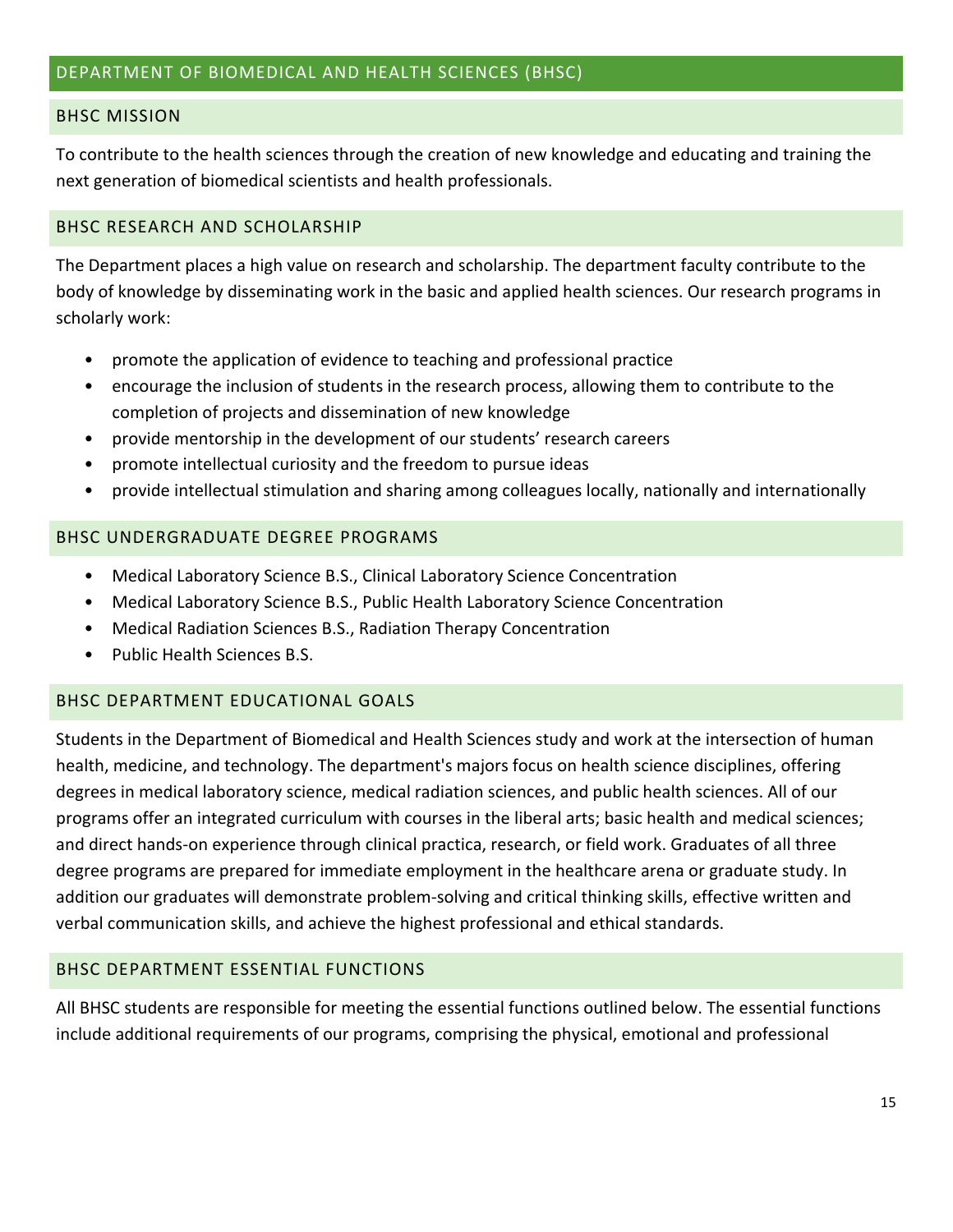demands of the majors. If at any time you do not meet essential functions, you may be discontinued from the program and the major.

# **Cognitive Functions**

The student must be able to thoroughly, efficiently and reliably:

- interpret, extrapolate and apply information from a variety of sources, including reading material, lecture, laboratory, discussion, patient observation, examination and evaluation/assessment;
- possess and apply mathematical skills to determine what data are needed to solve problems;
- analyze, synthesize and evaluate information from a variety of sources, including, for example, reading material, lecture, laboratory, discussion, and patient evaluation/assessment;
- apply knowledge, skills, and values learned from course work and life experiences to new situations.

## **Affective Functions**

The student must be able to:

- establish professional, trusting, empathetic relationships with a variety of individuals;
- consistently demonstrate respect and engage in non-judgmental interactions regardless of, for example, an individual's age, gender, race, socio-economic status, religion, life- style, and/or culture;
- work independently and effectively in groups under time constraints;
- meet externally established deadlines;
- be an active and engaged learner demonstrating cognitive, communication and psychomotor skills in the classroom, laboratory, and clinical settings;
- maintain professional behavior at all times even during stressful situations;
- recognize and respond appropriately to potentially hazardous situations;
- prioritize requests and work concurrently on at least two different tasks;
- demonstrate professionalism including appearance, dress, and confidence;
- possess and maintain the psychological health required to make sound decisions;
- recognize emergency situations and take appropriate action.

## **Communication Functions**

The student must be able to:

- recognize and respond in a controlled and respectful manner to various types of communication including written, verbal, and non-verbal communication;
- relay and receive information in oral and written form effectively, accurately, reliably, thoroughly and intelligibly to individuals and groups, using the English language; and
- convey information accurately with relevance and culture sensitivity.

## **Medical Laboratory Science Psychomotor Functions**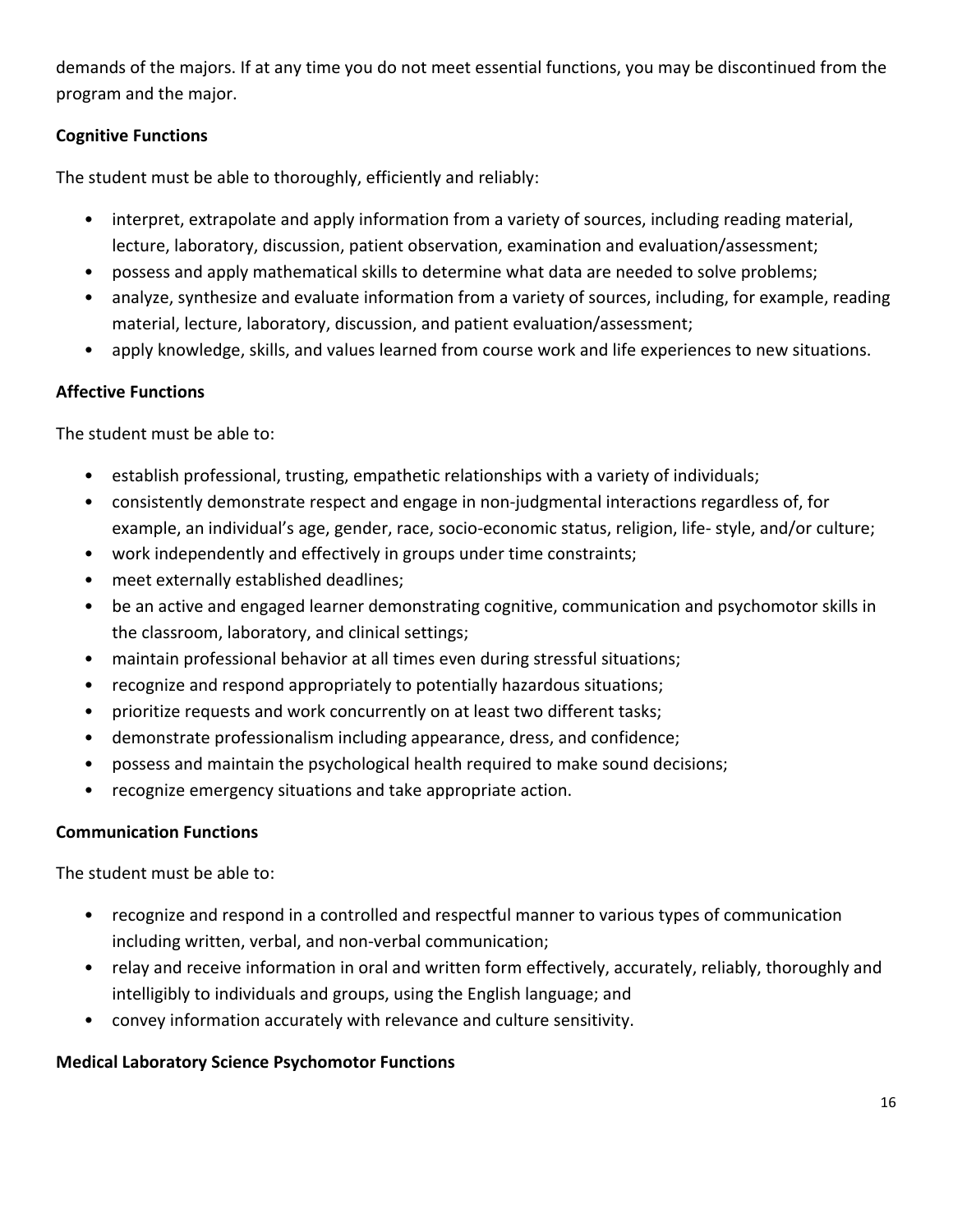The student must be able to:

- perform assigned activities throughout a normal work period;
- move freely from one location to another in physical settings such as the clinical laboratory, patient care areas, corridors, and elevators;
- possess sufficient eye-motor coordination to allow delicate manipulation of specimens, instruments, and tools;
- grasp and release small objects (e.g., test tubes, pipette tips, microscope slides and coverslips); twist and turn dials/knobs (e.g., on microscopes, balances, centrifuges, spectrophotometers);
- manipulate other laboratory materials/equipment (e.g., reagents, manual and automated pipettes);
- identify and distinguish objects macroscopically and microscopically;
- accurately read charts, graphs, and instrument scales/readout devices;
- lift and move objects of at least 20 pounds;
- possess a sense of touch and temperature discrimination;
- work safely with potential chemical, radiologic, and biologic hazards using standard precautions; and
- develop algorithms and suggest appropriate follow up tests to providers of laboratory information.

# **Medical Radiation Science Psychomotor Functions**

The student must be able to:

- accurately and reliably inspect and observe the skin, facial expression, anatomical structures, posture and movement of others;
- examine and evaluate/assess blood pressure, and lung and heart sounds;
- accurately and reliably read equipment dials and monitors;
- feel pulses, skin condition, muscle and tendon activity, and joint and limb movement;
- negotiate level surfaces, ramps and stairs to assist patients/classmates appropriately;
- lead patients/classmates through a variety of examinations and treatments typically requiring sitting, standing, squatting and kneeling on the floor or treatment table;
- move from one surface level to another (e.g., floor to stand, stand to treatment table);
- react and effectively respond quickly to sudden or unexpected movements of patients/classmates;
- manipulate dials, knobs, and other small to large parts and pieces of equipment;
- maintain activity throughout an eight to ten-hour work day;
- transport self/patients from one room to another, from one floor to another;
- put on and take off clothing, including gowns, masks and gloves;
- exhibit sufficient manual dexterity to manipulate small equipment such as syringes for intravenous injections; perform CPR; and treat acutely ill patients without disturbing sensitive monitoring instruments and lines;
- manipulate another person's body in transfers, positioning, and other treatment or diagnostic techniques move dependent real or simulated patients, generating lifting forces of up to 75 pounds;
- lift or carry up to 34 pounds;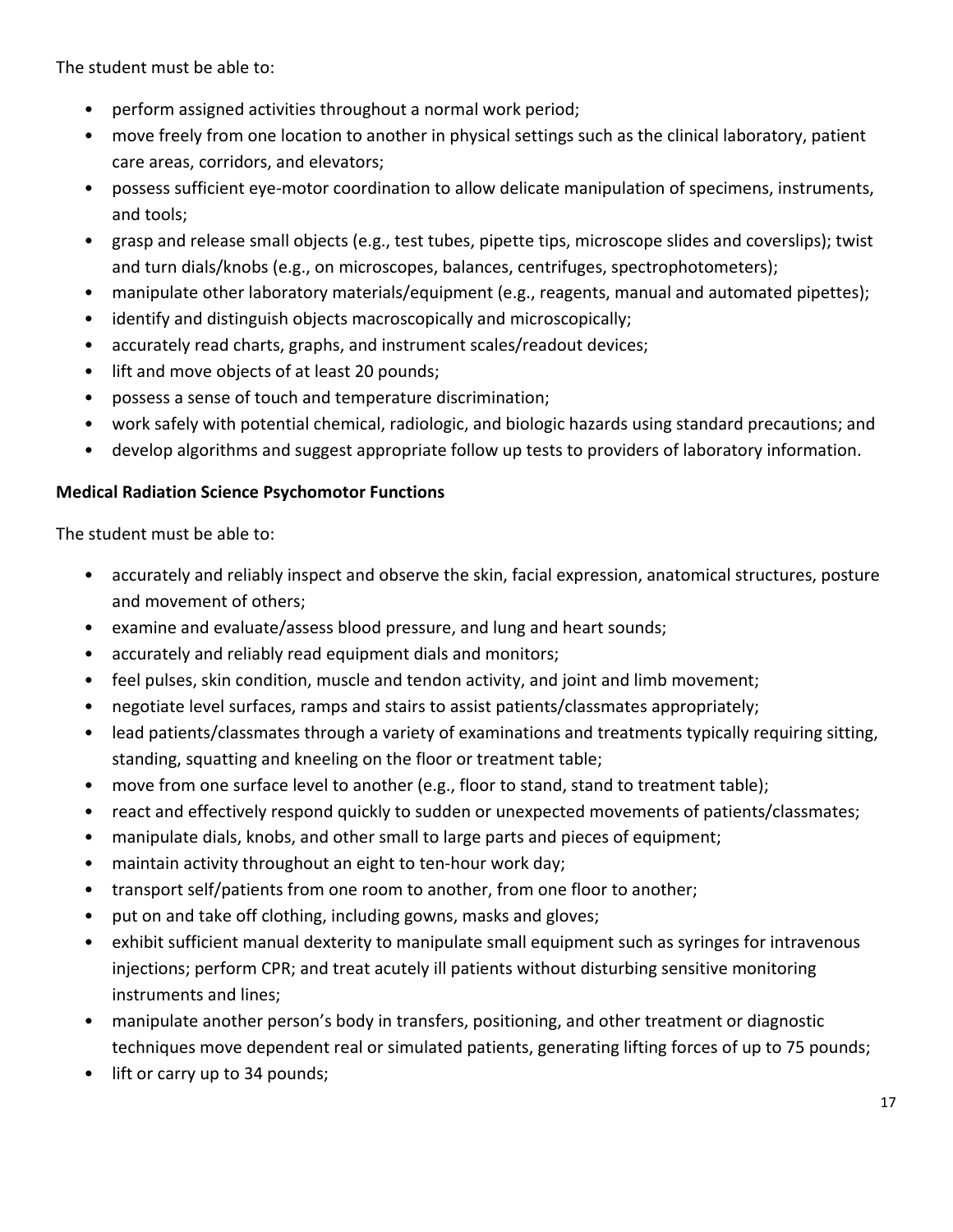- reach above, reach out, and reach below to accomplish treatment; and
- Work safely with potential chemical, radiologic, and biologic hazards using universal precautions.
- Vision: Must be able to see far/near, color vision, depth vision, and see fine details. Must be able to read monitors close and at a distance in changing room light conditions.
- Hearing: Must be able to hear normal speech patterns.
- Environment: Student will work in environmental conditions which include infectious diseases, chemical agents and hazardous/moving equipment.

### <span id="page-18-0"></span>BHSC DEPARTMENT ACADEMIC STANDARDS

Students in Biomedical and Health Sciences (BHSC) programs must maintain a cumulative grade point average of 2.3 or higher. Students with a cumulative grade point average below 2.3 will be placed on academic trial.

**First-year students** must achieve a cumulative GPA of 2.3 or higher by the end of two subsequent semesters to be removed from trial. Students who fail to raise their cumulative GPA to 2.3 after the trial semesters may be discontinued from the program.

**Students beyond the first year** must achieve a cumulative GPA of 2.3 or higher by the end of the subsequent semester to be removed from trial. Students who fail to raise their cumulative GPA to 2.3 after the trial semester may be discontinued from the program.

Students who earn one grade below a C in any non-practicum, non-internship, professional /core course will be placed on academic trial. Professional or core courses are identified on each major curriculum sheet. In order to remain in good standing within the BHSC programs, students must also be consistently progressing in the program curriculum. Failure to follow the required sequence of courses outlined in the BHSC program of study for more than one semester is grounds for discontinuation from the major.

## **BHSC Discontinuation**

A BHSC student may be discontinued from a program (major) for any of the following reasons:

- Two grades below C in any non-practicum professional or non-capstone core courses
- One grade below C in any practicum or capstone course
- A cumulative overall GPA (all courses) in two full semesters that is below 2.3
- Being out of sequence in a professional/core course

Students who are discontinued from a BHSC program, but not UVM, will be given two semesters to transfer into another major at UVM. They will not be allowed to continue taking courses restricted to their former BHSC major. Fourth-year students who are discontinued from their program will not be allowed to graduate in their BHSC major.

#### **BHSC Dis-invitation**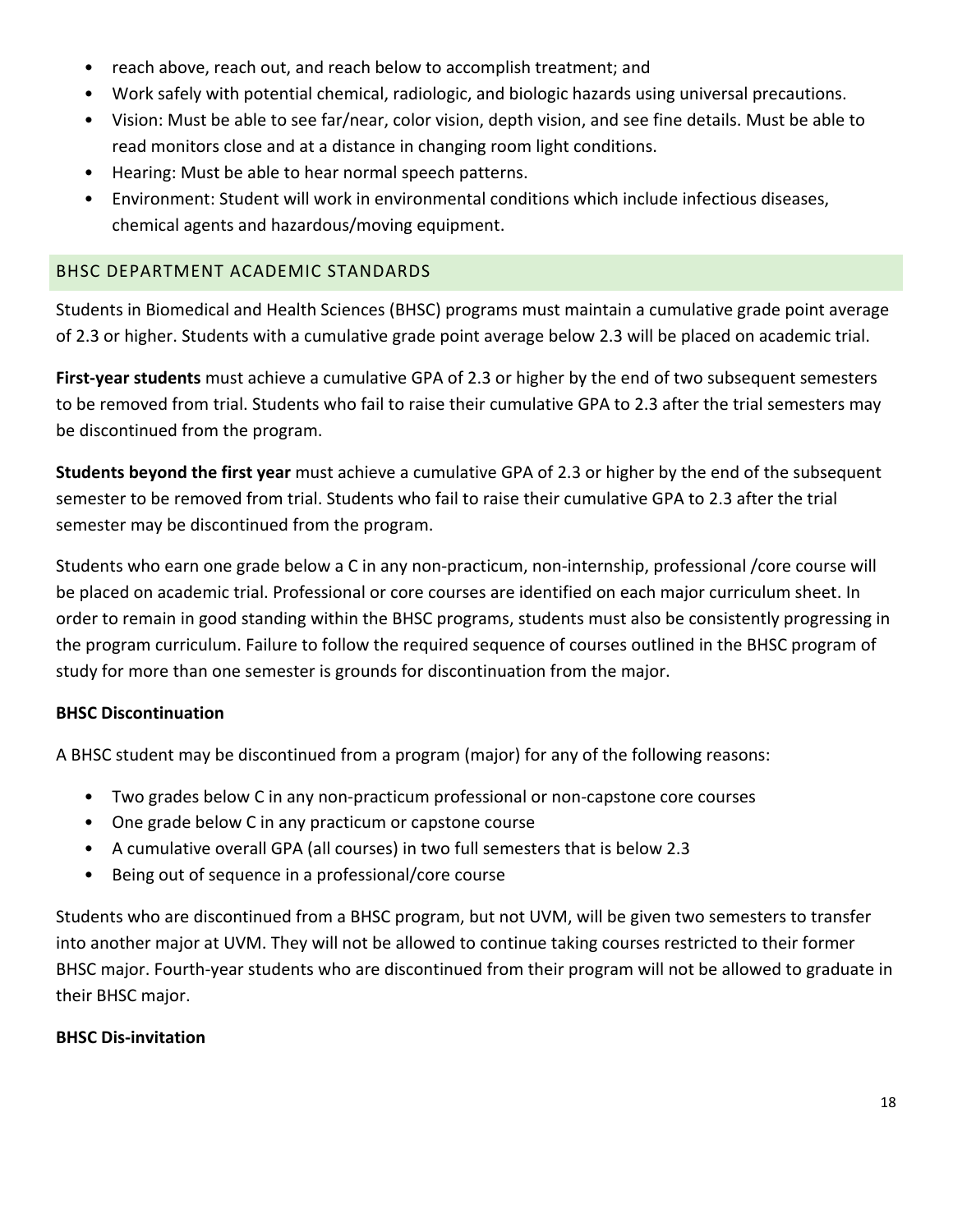It is the student's responsibility to be fully aware of the policies and procedures of our educational and community partners where the student may be participating in clinical practica, clinical internship, service learning, or internships. Any violation of the policies and/or procedures of our educational and community partners may result in the student being uninvited from returning to the affiliate location and receiving a failing grade in the associate course and dismissal from the student's respective program.

### <span id="page-19-0"></span>BHSC STUDENT FEES

There are fees associated with certain MLS, BHSC and RADT courses, which will be listed in the course descriptions. These fees are listed in the UVM Course Catalogue within the appropriate courses.

## <span id="page-19-1"></span>BHSC DEPARTMENT CURRICULUM

The full curriculum for each program is available in the UVM Undergraduate Catalogue and on the CNHS website[: http://www.uvm.edu/cnhs/curricula.](http://www.uvm.edu/cnhs/curricula) Professional courses are noted in the UVM Undergraduate Catalogue and on program curriculum sheets.

## <span id="page-19-2"></span>BHSC CLINICAL PRACTICA/SERVICE LEARNING/INTERNSHIP

**Medical Laboratory Science (MLS):** MLS majors include seven semesters of didactic courses held on campus at the University of Vermont or clinical courses held at the University of Vermont Medical Center adjacent to UVM. In addition, the MLS majors have a one semester practicum in the spring semester of the fourth year that is located at one of our affiliated institutions. Participation and successful completion of the practicum is a requirement for graduation. Given the limited number of spots at clinical affiliates, students are placed by a lottery system. No outside requests will be taken into consideration. Living, housing, and travel arrangements during these semesters are the responsibility of the student. If you have a medical condition or disability that you feel will require an accommodation for the clinical practicum, it is important you schedule a meeting with Student Accessibility Services (SAS) as soon as possible. If you are unsure about eligibility you can meet with SAS to discuss.

**Medical Radiation Sciences (MRS):** MRS majors include seven semesters of didactic courses of which two semesters include a clinical practicum held on campus at the University of Vermont or clinical courses held at the University of Vermont Medical Center adjacent to UVM. In addition, the MRS majors have a one semester practicum in the spring semester of the fourth year that is located at one of our affiliated institutions. Participation and successful completion of the practicum is a requirement for graduation. Given the limited number of spots at clinical affiliates, students are placed by a lottery system. No outside requests will be taken into consideration. Living, housing, and travel arrangements during these semesters are the responsibility of the student. If you have a medical condition or disability that you feel will require an accommodation for the clinical practicum, it is important you schedule a meeting with Student Accessibility Services (SAS) as soon as possible. If you are unsure about eligibility you can meet with SAS to discuss.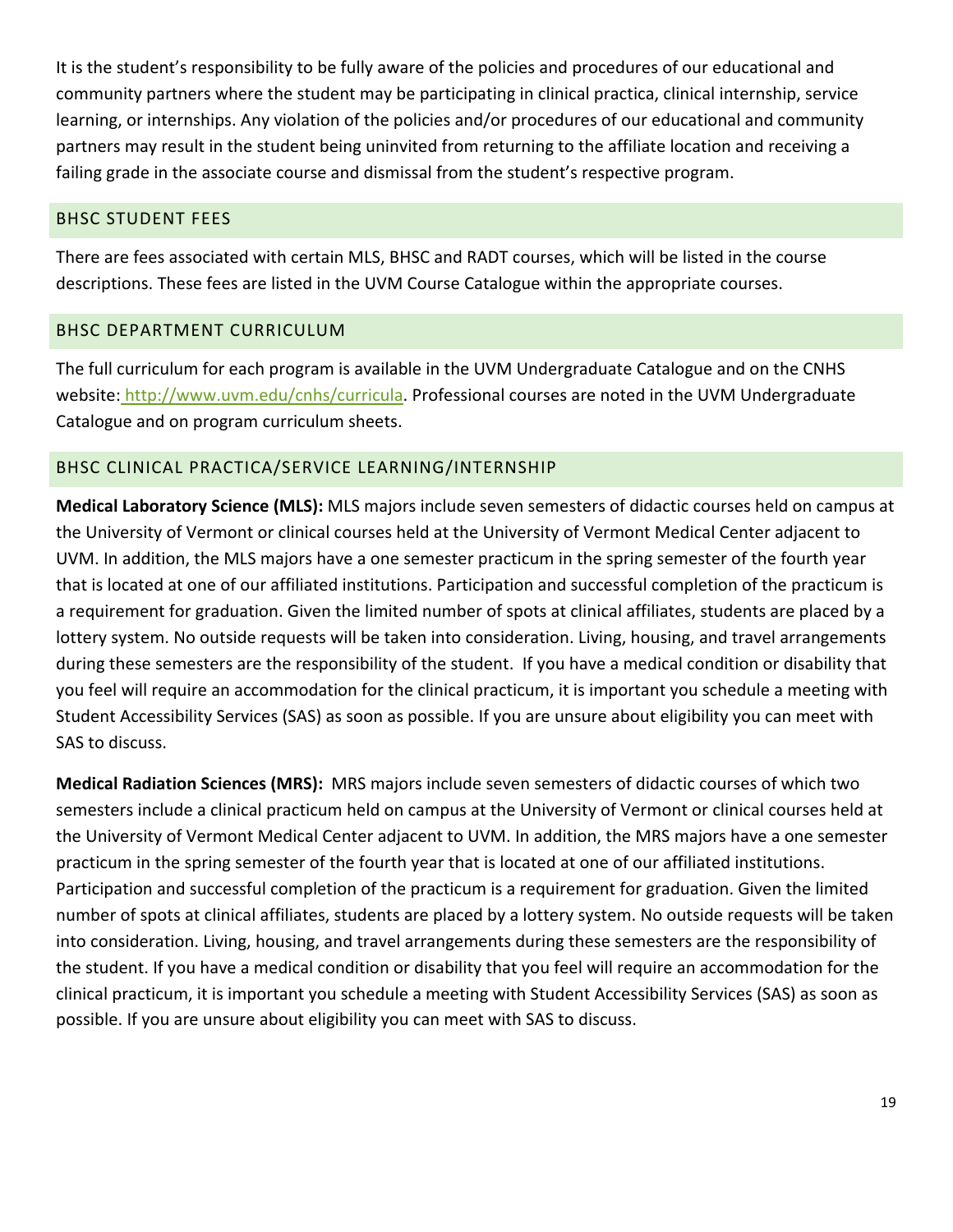**Public Health Sciences (HSCI):** HSCI majors participate in a service learning and capstone experience as a requirement of the program. If you have a medical condition or disability that you feel will require an accommodation for the service learning, it is important you schedule a meeting with Student Accessibility Services (SAS) as soon as possible. If you are unsure about eligibility you can meet with SAS to discuss.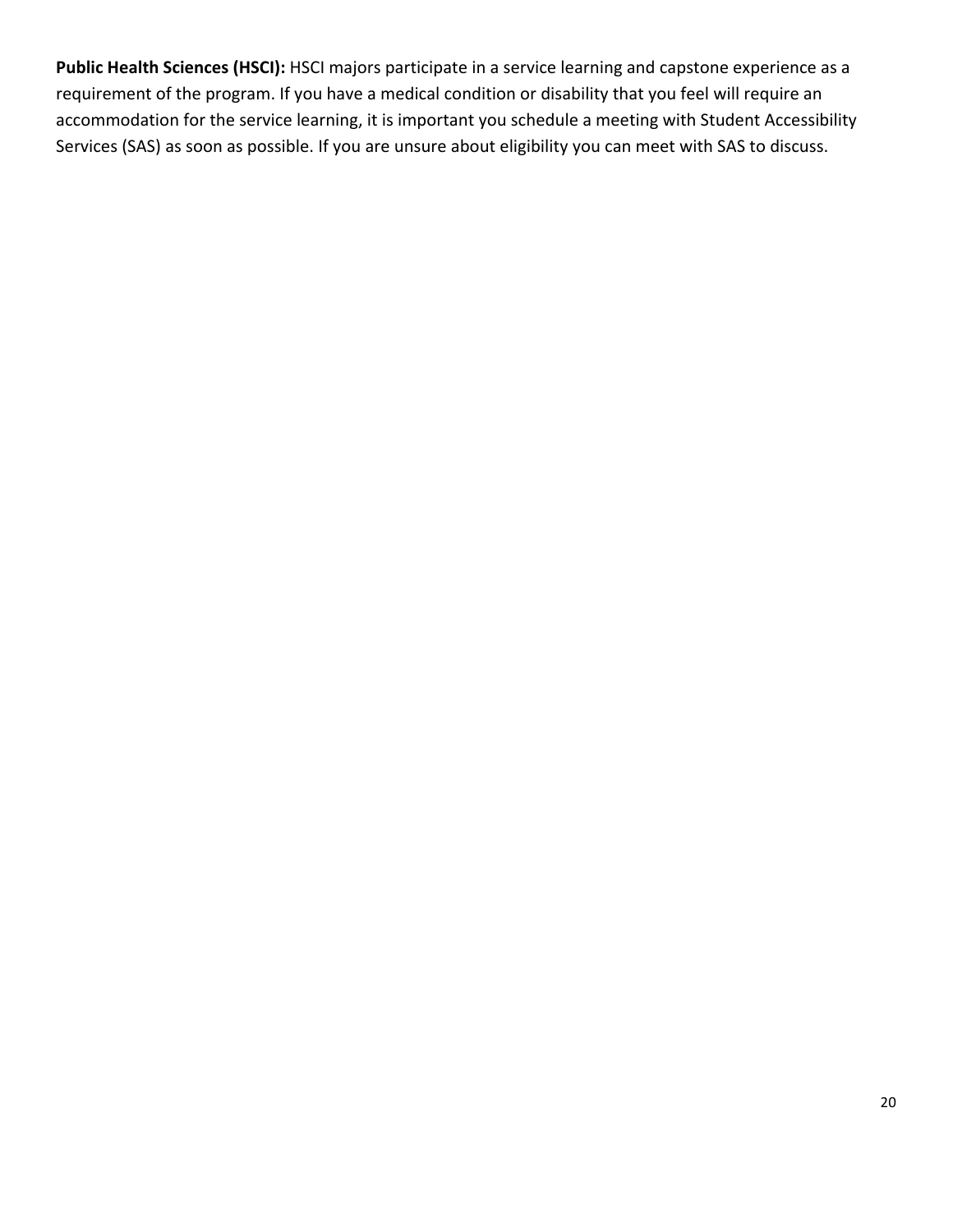### <span id="page-21-0"></span>DEPARTMENT OF COMMUNICATION SCIENCES AND DISORDERS (CSD)

#### <span id="page-21-1"></span>CSD MISSION

Advancing communication so everyone is heard, through:

- Preparing students for entry into professional practice
- Engagement within the community
- Creating new knowledge including providing exemplary opportunities for student to participate in research and scholarship
- Expanding and fostering a diverse academic community
- Collaborating inter-professionally in education and practice.

#### <span id="page-21-2"></span>CSD VISION

Contribute to the health and wellness of society by educating health care and education professionals and creating new knowledge in a diverse, accessible, and supportive learning community.

#### <span id="page-21-3"></span>CSD CORE VALUES

Caring, Collaboration, Compassion, Connectedness, and Community

#### <span id="page-21-4"></span>CSD RESEARCH AND SCHOLARSHIP

The Department places a high value on scholarship and expects and encourages faculty to contribute to the body of knowledge by disseminating work in the basic, applied, and clinical sciences that has value to society. Extra-mural funding provides a strong foundation for research in the department. To this end, the scholarly environment:

- promotes the application of evidence to teaching and professional practice;
- encourages the inclusion of students in the research process in a manner that assists in completion of projects and dissemination of knowledge;
- mentors students in the development of their research careers, should they choose this route;
- provides intellectual stimulation and sharing among colleagues locally, nationally and internationally;
- provides opportunity and freedom to pursue ideas;
- recognizes the quality of scholarship as well and the quantity.

#### <span id="page-21-5"></span>CSD UNDERGRADUATE DEGREE PROGRAM

• Communication Sciences and Disorders B.S.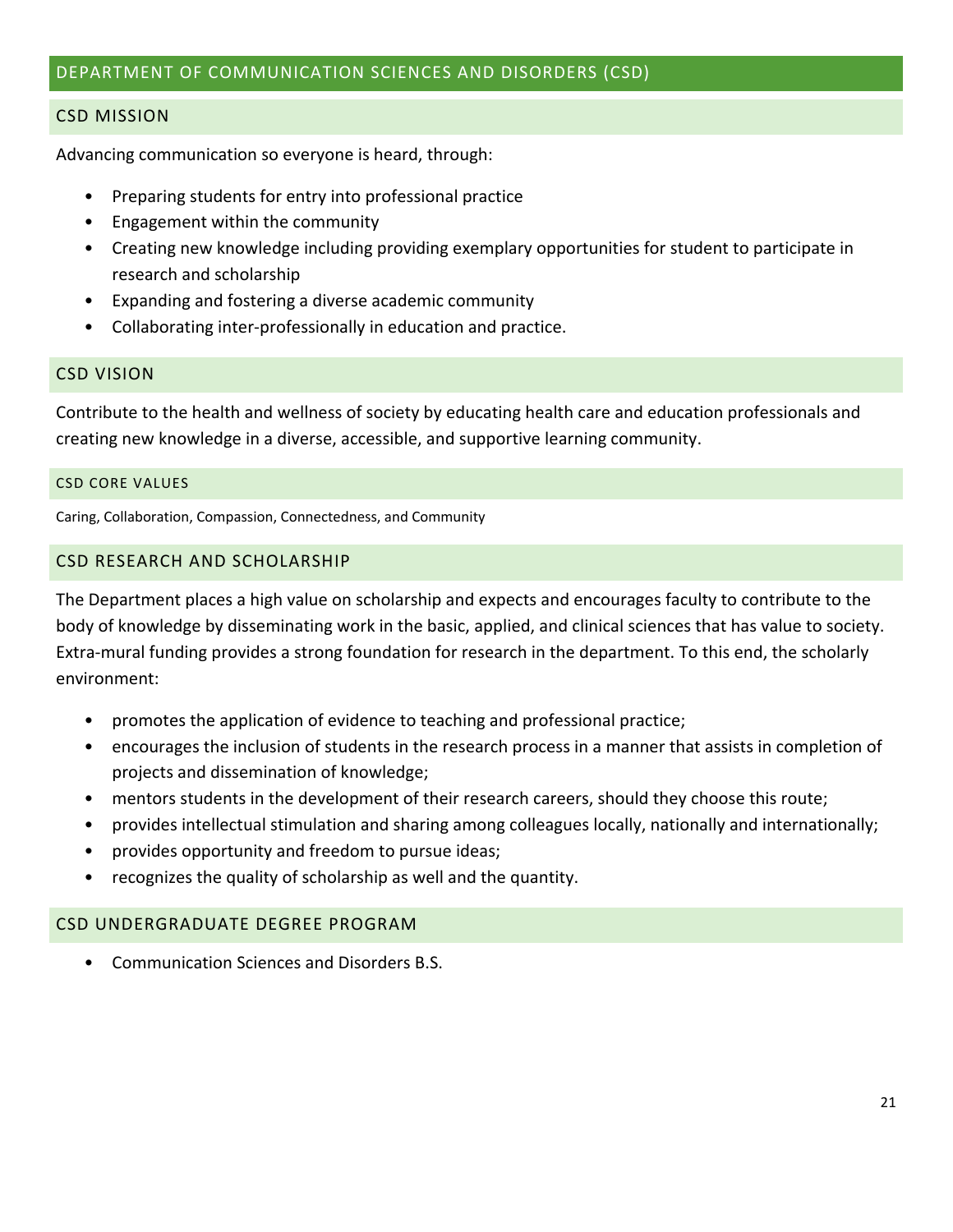### <span id="page-22-0"></span>CSD DEPARTMENT ESSENTIAL FUNCTIONS

The following list of essential functions is based upon a document prepared by the Council of Academic Programs in Communication Sciences and Disorders. A statement of essential functions is intended to explicitly draw students' attention to their roles and responsibilities in CSD graduate programs and beyond. In addition, "an essential functions rubric gives both students and programs opportunities to determine what, if any, accommodations might be employed to allow students who are otherwise qualified to help them succeed both academically and clinically" (Horner et al., 2009, p. 242; see also Jackson, Johnstone & Mulligan, 2008). The material is quoted from Horner (2007) except where indicated with [ ].

In order to acquire the knowledge and skills requisite to the practice of speech-language pathology to function in a broad variety of clinical situations and to render a wide spectrum of patient care, individuals must have skills and attributes in five areas: communication, motor, intellectual-cognitive, sensory-observational, and behavioral-social. These skills [demonstrated with or without reasonable accommodations] enable a student to meet graduate and professional requirements as measured by state licensure and national certification. Many of these skills can be learned and developed during the course of the [undergraduate and] graduate program[s] through coursework and clinical experience. The starred (\*) items, however, are skills that are more inherent and should be [at least emerging when the student begins the undergraduate program]. Some items are not typically expected at the undergraduate level unless the student participates in an internship.

#### **Communication**

A student must possess adequate communication skills to:

- communicate proficiently in both oral and written English language;
- possess reading and writing skills sufficient to meet curricular and clinical demands \*;
- perceive and demonstrate appropriate non-verbal communication for culture and context \*;
- modify communication style to meet the communication needs of clients, caregivers, and other persons served \*;
- communicate professionally and intelligibly with patients, colleagues, other healthcare professionals, and community or professional groups;
- communicate professionally, effectively, [ethically,] and legibly on patient documentation, reports, and scholarly papers required as a part of course work and professional practice;
- convey information accurately with relevance and cultural sensitivity.

#### **Motor**

A student most possess adequate motor skills to:

• sustain necessary physical activity level in required classroom and clinical activities\*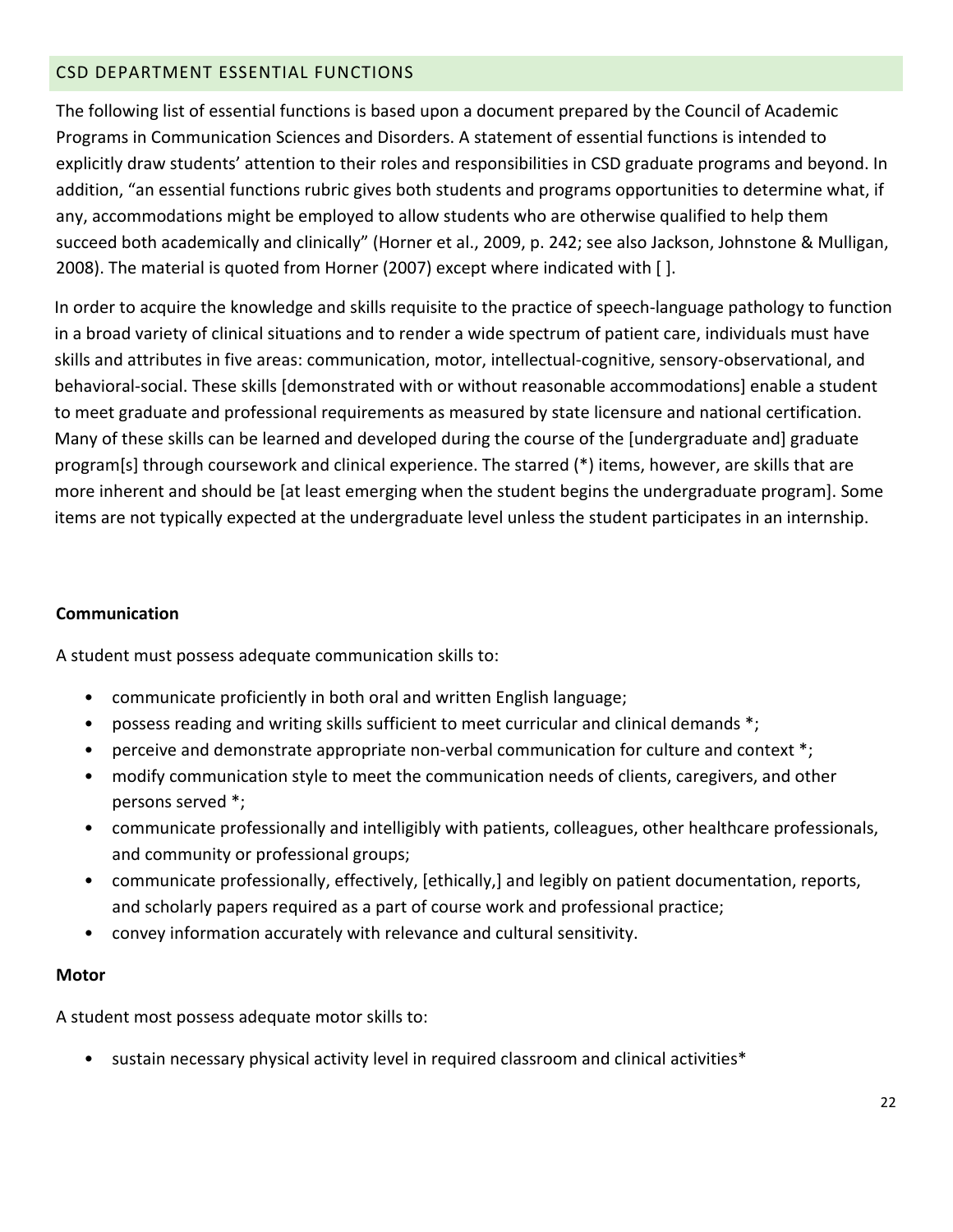- respond quickly to provide a safe environment for clients in emergency situations including fire, choking, etc.\*;
- access transportation to clinical and academic placements \*;
- participate in classroom and clinical activities for the defined workday \*;
- efficiently manipulate testing and treatment environment and materials without violation of testing protocol and with best therapeutic practice;
- manipulate patient-utilized equipment (e.g., durable medical equipment to include AAC devices, hearing aids, etc.) in a safe manner;
- access technology for clinical management ([e.g.,] billing, charting, therapy programs).

# **Intellectual/Cognitive**

A student must possess adequate intellectual and cognitive skills to:

- comprehend, retain, integrate, synthesize, infer, evaluate and apply written and verbal information sufficiently to meet curricular and clinical demands \*;
- identify significant findings from history, evaluation, and data to formulate a diagnosis and develop a treatment plan;
- solve problems, reason, and make sound clinical judgments in patient assessment, diagnostic and therapeutic plan[ning] and implementation;
- self-evaluate, identify, and communicate [the] limits of one's own knowledge and skill […] and be able to identify and use resources in order to increase knowledge;
- use detailed written and verbal instruction[s] in order to make unique and dependent decisions.

# **Sensory/Observational**

A student must possess adequate sensory skills of vision, hearing, [touch], and smell to:

- visually and auditorily identify normal and disordered [communication] (fluency; articulation; voice; resonance; respiration characteristics; oral and written language in the areas of semantics, pragmatics, syntax, morphology and phonology; hearing and balance disorders; swallowing cognition; [and] social interaction related to communication);
- identify the need for alternative modalities of communication;
- visualize and discriminate imaging findings;
- identify and discriminate findings on imaging studies;
- discriminate [and interpret] text, numbers, tables, and graphs associated with diagnostic instruments and tests;
- recognize when a client's family does or does not understand the clinician's written and/or verbal communication.

## **Behavioral/Social**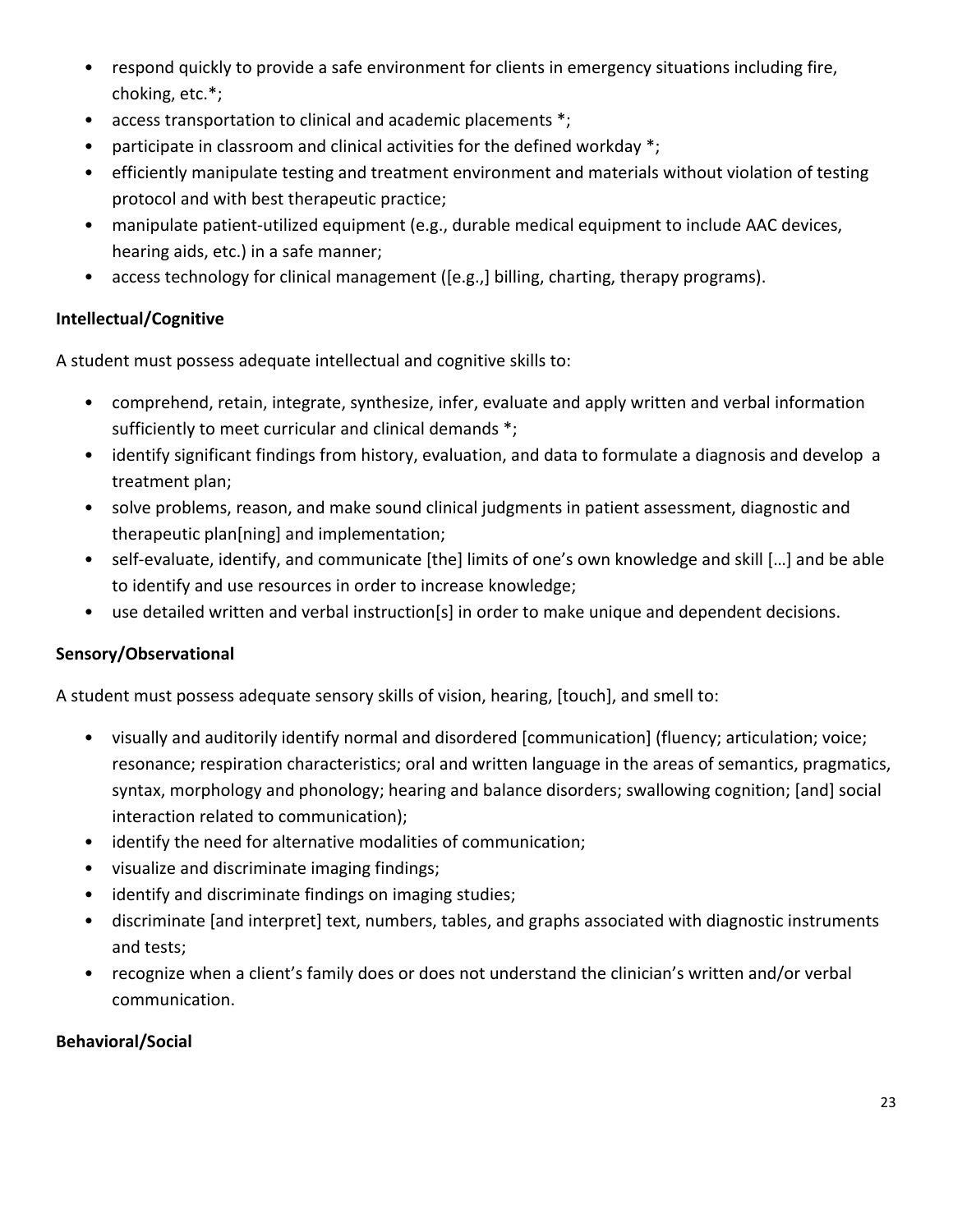A student must possess adequate behavioral and social attributes to:

- display mature empathetic and effective professional relationships by exhibiting compassion, integrity, and concern for others \*;
- recognize and show respect for individuals with disabilities and for individuals of different ages, genders, races, religions, sexual orientation[s], and cultural and socioeconomic backgrounds \*;
- conduct oneself in an ethical and legal manner, upholding the ASHA Code of Ethics and university and federal privacy policies \*;
- maintain general good physical and mental health and self-care in order not to jeopardize the health and safety of self and others in the academic and clinical setting \*;
- adapt to changing and demanding environments (which includes maintaining both professional demeanor and emotional health);
- manage the use of time effectively to complete professional and technical tasks within realistic time constraints;
- accept appropriate suggestions and constructive criticism and respond by modification of behaviors;
- dress appropriately and professionally.

# <span id="page-24-0"></span>CSD DEPARTMENT ACADEMIC STANDARDS

Students with a semester and/or cumulative grade point average below 2.5 will be placed on trial for one semester. Students who fail to raise both their semester and cumulative grade point averages to at least 2.5 during the trial semester will be discontinued from the program.

Students are allowed one trial period while in the Communication Sciences and Disorders program and must maintain semester and cumulative grade point averages of 2.5 or higher for the duration of the program following a semester on trial. Failure to do so will result in discontinuation from the program.

# <span id="page-24-1"></span>CSD DEPARTMENT CURRICULUM

The Communication Sciences and Disorders program provides undergraduate students with expertise in a uniquely human endeavor: the use of complex systems of communication (language, speech, and hearing) across the life span.

# **CSD Undergraduate Program Coursework**

Students are introduced to the discipline through a series of courses dealing with the typical processes of speech, language, and hearing and introducing communication disorders and clinical processes in the field. These courses deal with physical, neurophysiological, cognitive, and linguistic bases of typical speaking, hearing, and language use; the acoustics of sound and of speech; the development of speech and language in children; how communication is effected throughout the lifespan; and overviews of communication differences, delays, and disorders and how communication differences, delays, and disorders are identified and addressed by CSD professionals.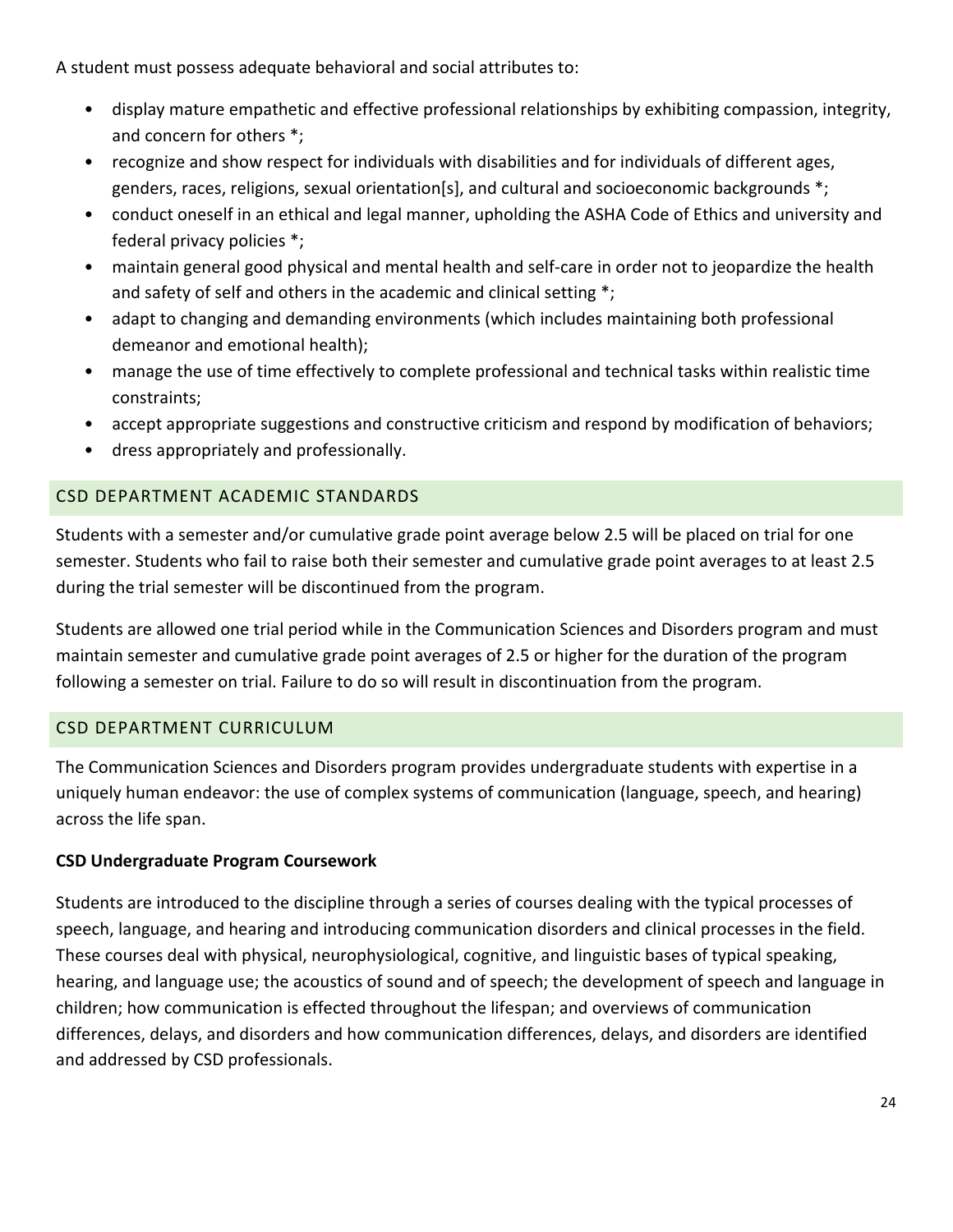## **CSD Curriculum**

The program curriculum can be found in the UVM Undergraduate Catalogue and on the CNHS website: <http://www.uvm.edu/cnhs/curricula>

## **CSD Clinical Experience**

Students are exposed to guided speech-language pathology and audiology observations in the Eleanor M. Luse Center for Communication: Speech, Language and Hearing, which is housed within the Department in Pomeroy Hall on campus.

## **CSD Clinical Internship**

Junior or senior students who wish to obtain some practical experience in this area of study can be invited to participate in the audiology or speech-language pathology clinic at the Eleanor M. Luse Center. The purposes of these internships are to increase students' confidence and knowledge in the areas of hearing assessment and habilitation prior to beginning graduate school in audiology (seniors only) or to increase students' confidence and knowledge in the area of speech-language habilitation prior to beginning graduate school in speech-language pathology (juniors with a GPA of 3.5 or above). If you are interested in one of these opportunities, let your audiology professor or your advisor know that you would like to be considered for a clinical internship experience.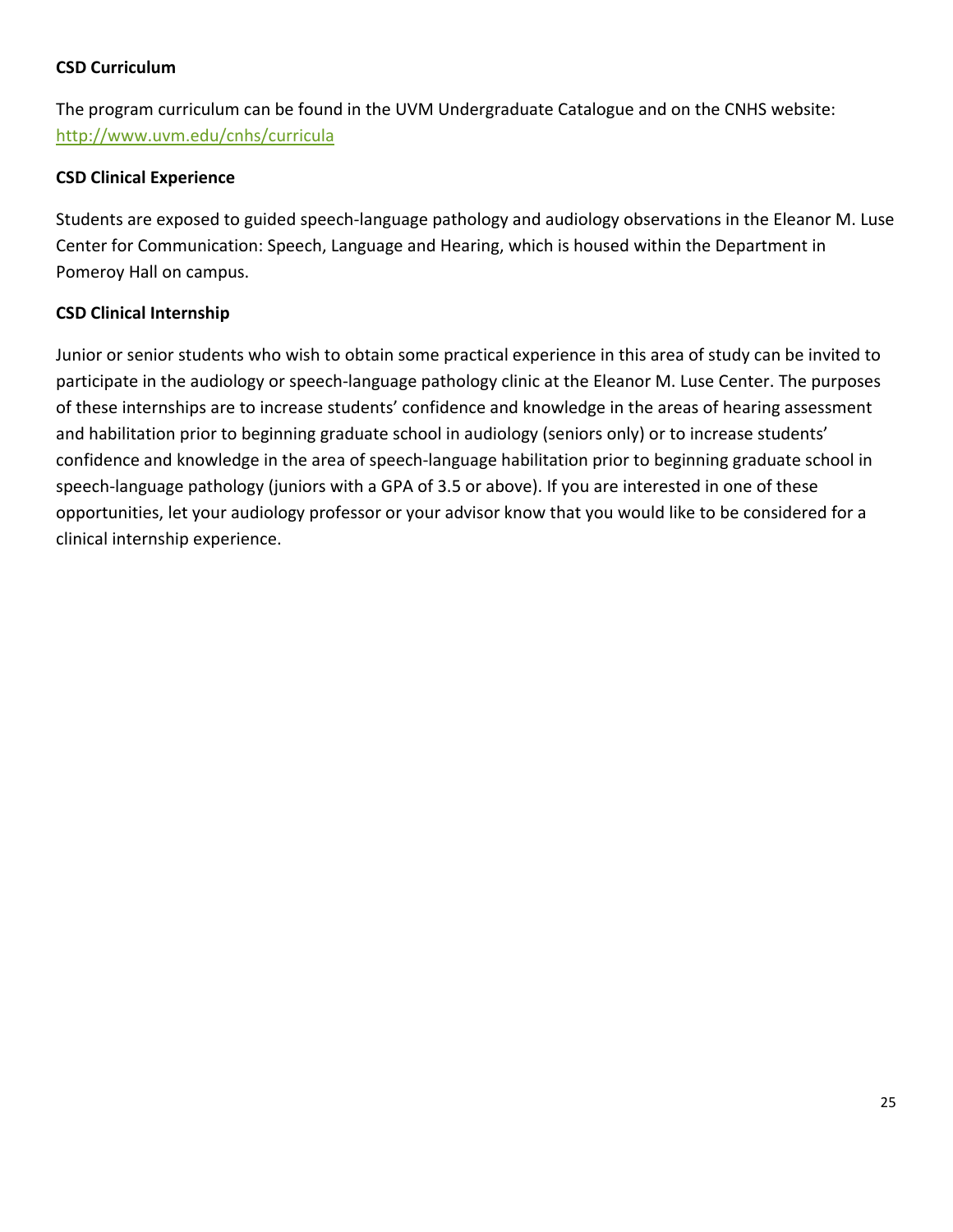#### <span id="page-26-1"></span><span id="page-26-0"></span>NURSING PHILOSOPHY AND MISSION

The mission of the Department of Nursing reflects the mission of the University. The University mission, "...is to create and share knowledge. UVM prepares its students to live productive, responsible, and creative lives through a high-quality liberal education. As a research university, UVM endorses the intrinsic value of the creation of new knowledge and promotes the application of relevant knowledge to benefit the State of Vermont and society as a whole. As a research university, UVM is distinguished by the comprehensiveness of its academic mission, its range of graduate and undergraduate programs and its commitment to researchbased lifelong learning. As a community of scholars, students, both undergraduate and graduate, are involved in the generation of knowledge. As a member of its local and global community, the University has an obligation to share its knowledge, to assist with relevant applications of that knowledge, and to understand and respond to a changing and diverse world" (UVM Undergraduate Catalogue).

The Department of Nursing is an integral part of the University of Vermont and College of Nursing & Health Sciences endorses the principles of the University and College in teaching, research, and service.

The Department of Nursing's mission is to:

- 1. Provide high-quality education to undergraduate and graduate students who will demonstrate competent, inclusive nursing practice and innovative leadership in health care.
- 2. Use our expertise, practice, research findings, and service, to improve the health of a diverse society.
- 3. Conduct research and participate in healthcare system changes with our academic and healthcare partners to improve the quality of health care in our state, nation, and world.

The Department of Nursing carries out its mission of preparing qualified individuals for professional and advanced nursing practice by offering the following educational programs:

- Bachelor of Science in Nursing
- Master of Science in Nursing (Clinical Nurse Leader)
- Direct Entry Program in Nursing (DEPN) (Pre-Licensure)
- Doctor of Nursing Practice (Primary Care Nurse Practitioner)
- Doctor of Nursing Practice (Executive Nurse Leader)
- Post-Master's Doctor of Nursing Practice (Primary Care Nurse Practitioner, Executive Nurse Leader)

The Department carries out its mission of improving the quality of nursing education and service through the following activities:

- Research and scholarly activities, which contribute to the development of clinical practice, nursing education, and further the development of the science of nursing.
- Outreach to the community.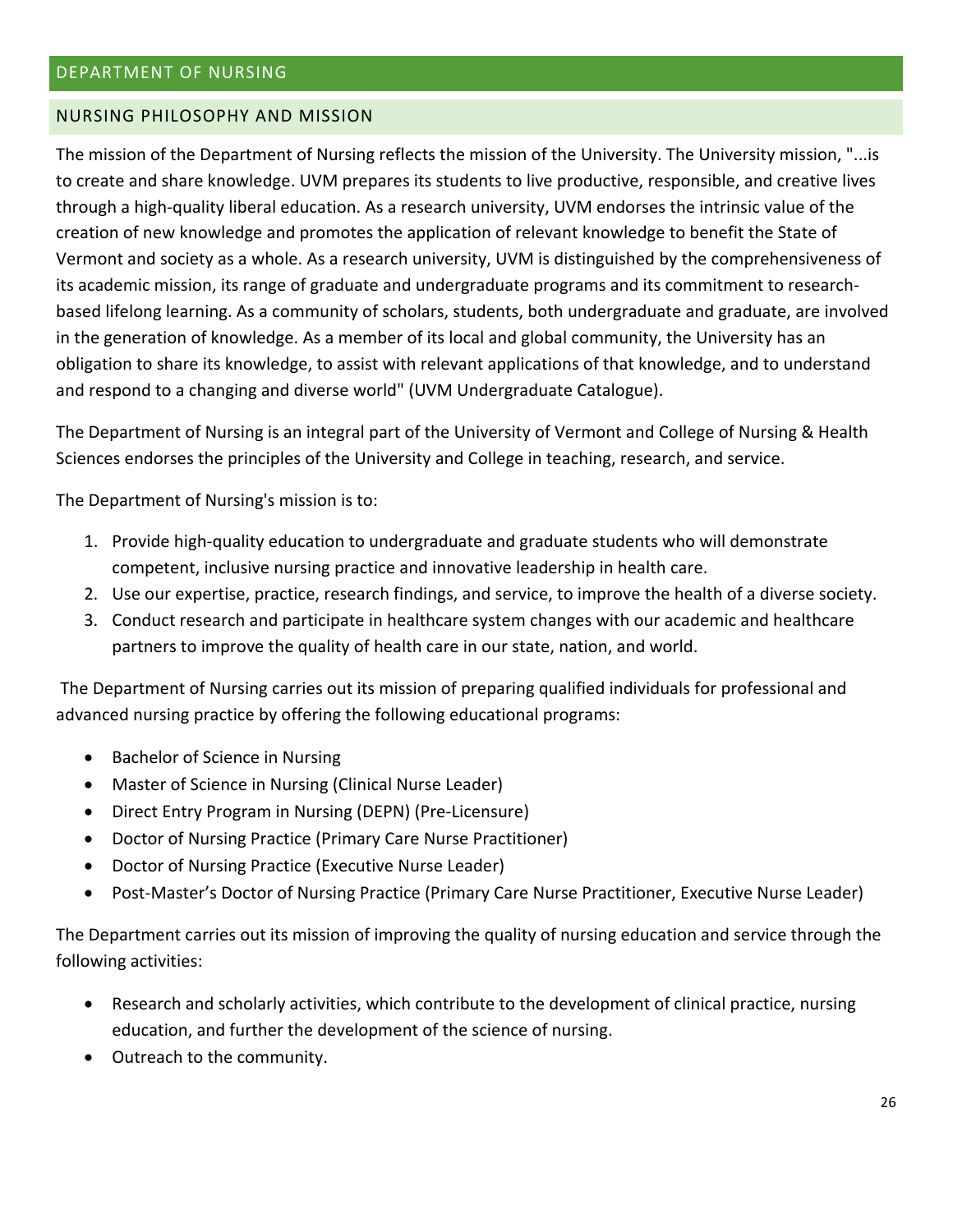- Participation in local, state, regional, and national nursing organizations.
- Provision of consultation to agencies providing nursing care and nursing education.

The Department carries out its mission of improving the quality of health and health care through the following activities:

- Preparing qualified individuals for nursing practice at entry and graduate levels.
- Undertaking research and scholarly activities, which contribute to the improvement of health care.
- Participation in the activities of health-related organizations.
- Educating consumers of health care.

# <span id="page-27-0"></span>PHILOSOPHY OF THE DEPARTMENT OF NURSING

As Nursing faculty, we believe:

Learning and discovery are life-long processes. Nursing curricula inclusive of the arts and sciences facilitates students' development of clinical reasoning and critical thinking skills. Nursing education advances, inclusivity, interprofessional collaboration, health equity, and the use of sustainable practices.

Health across the lifespan is a dynamic process requiring holistic approaches, which are safe and effective. Health values are influenced by personal, spiritual, cultural, and societal beliefs and practices.

Nursing practice responds to the health needs and values of a global society by respecting age, disability, gender identity, genetic information, national origin, race, religion, sexual orientation or socioeconomic factors, and transcends national boundaries.

Evidence-based practice derived from research is essential to optimal health promotion and foundational to nursing practice. Interprofessional and consumer communication, enhanced by technology is vital to quality and optimal consumer- based healthcare outcomes.

Participation in healthcare policy and legislative processes are requisite to influence and protect the public's health and the nursing profession.

## *Approved by the Department of Nursing Faculty 5/16/17*

## <span id="page-27-1"></span>UNDERGRADUATE DEGREE PROGRAMS

• Nursing B.S.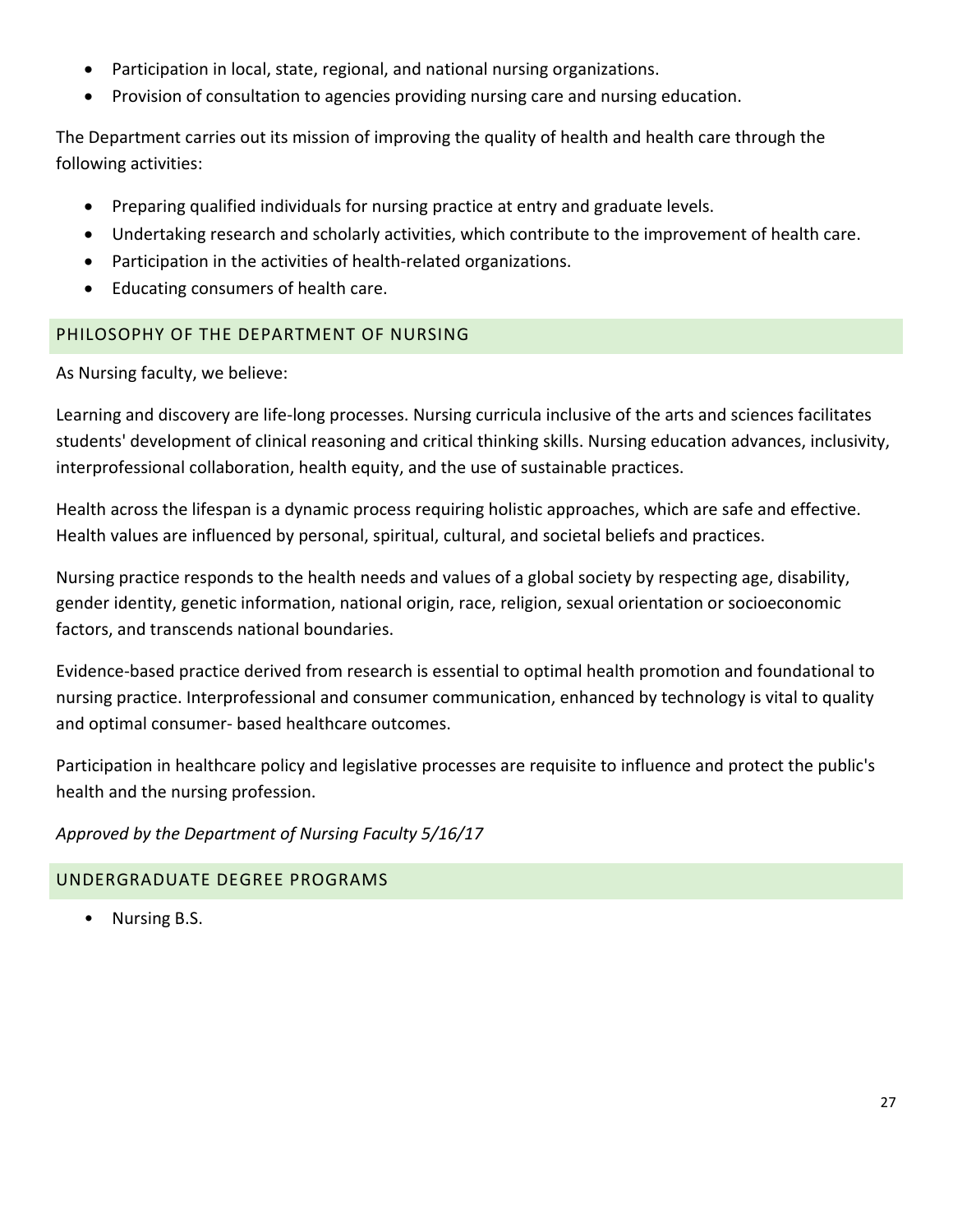# <span id="page-28-0"></span>THE ESSENTIALS OF BACCALAUREATE EDUCATION FOR PROFESSIONAL NURSING PRACTICE

The "Essentials" serve to transform baccalaureate nursing education by providing the curricular elements and framework for building the baccalaureate nursing curriculum for the 21st century. These Essentials address the key stakeholders' recommendation and landmark documents such as the IOM's (Institute of Medicine, AACN Essentials of Baccalaureate Education and the Commission on Collegiate Nursing Education) recommendations for the core knowledge required of all healthcare professionals. The essentials listed below emphasizes such concepts as patient centered care, interprofessional teams, evidence-based practice, quality improvement, patient safety, informatics, clinical reasoning/critical thinking, genetics and genomics, cultural sensitivity, professionalism, and practice across the lifespan in an ever changing and complex healthcare environment.

- Essential I: Liberal Education for Baccalaureate Generalist Nursing Practice
	- o A solid base in liberal education provides the cornerstone for the practice and education of nurses.
- Essential II: Basic Organizational and Systems Leadership for Quality Care and Patient Safety
	- o Knowledge and skills in leadership, quality improvement, and patient safety are necessary to provide high quality health care.
- Essential III: Scholarship for Evidence Based Practice
	- o Professional nursing practice is grounded in the translation of current evidence into one's practice.
- Essential IV: Information Management and Application of Patient Care Technology
	- o Knowledge and skills in information management and patient care technology are critical in the delivery of quality patient care.
- Essential V: Health Care Policy, Finance, and Regulatory Environments
	- o Healthcare policies, including financial and regulatory, directly and indirectly influence the nature and functioning of the healthcare system and thereby are important considerations in professional nursing practice.
- Essential VI: Interprofessional Communication and Collaboration for Improving Patient Health **Outcomes** 
	- o Communication and collaboration among healthcare professionals are critical to delivering high quality and safe patient care.
- Essential VII: Clinical Prevention and Population Health
	- o Health promotion and disease prevention at the individual and population level are necessary to improve population health and are important components of baccalaureate generalist nursing practice.
- Essential VIII: Professionalism and Professional Values
	- o Professionalism and the inherent values of altruism, autonomy, human dignity, integrity, and social justice are fundamental to the discipline of nursing.
- Essential IX: Baccalaureate Generalist Nursing Practice
	- o The baccalaureate graduate nurse is prepared to practice with patients, including individuals, families, groups, communities, and populations across the lifespan and across the continuum of healthcare environments.
	- o The baccalaureate graduate understands and respects the variations of care, the increased complexity, and the increased use of healthcare resources inherent in caring for patients.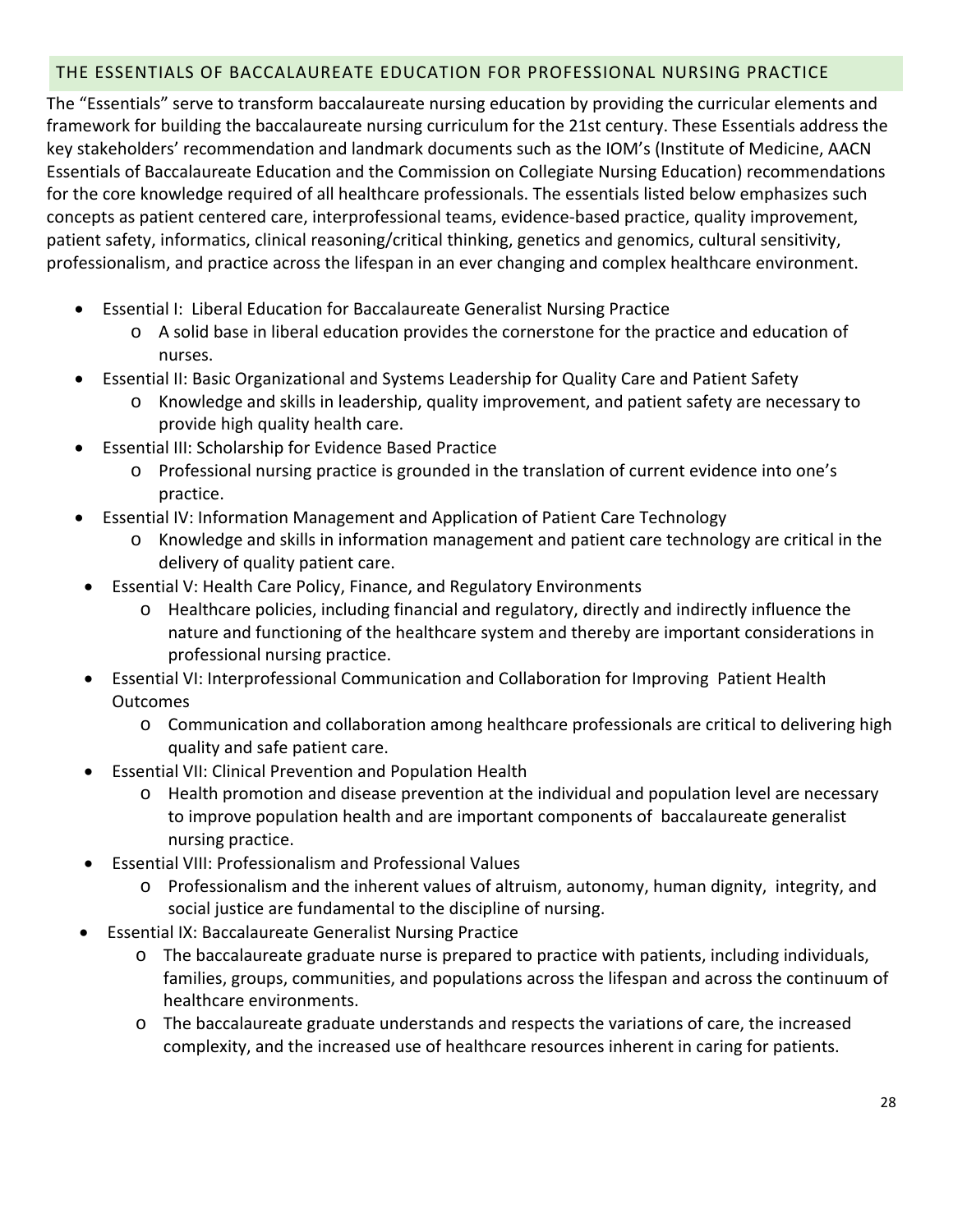Learning opportunities, including direct clinical experiences, are sufficient in breadth and depth to ensure the baccalaureate graduate attains these practice focused outcomes and integrates the delineated knowledge and skills into the graduate's professional nursing practice. Clinical learning is focused on developing and refining the knowledge and skills necessary to manage care as part of an interprofessional team. Simulation experiences augment clinical learning and are complementary to direct care opportunities essential to assuming the role of the professional nurse. A clinical immersion experience provides opportunities for building clinical reasoning, management, and evaluation skills.

## <span id="page-29-0"></span>NURSING DEPARTMENT ACADEMIC STANDARDS AND PROGRESSION POLICY

- 1. Cumulative GPA of 2.8 or better is required to remain in the nursing major. Students who do not meet the requirement are placed on academic trial for one semester. Failure to raise the cumulative GPA to 2.8 upon completion of the "on trial" semester is grounds for discontinuation from the major.
- 2. A grade of C or better is required in all nursing prerequisite courses. If the standard is not met, the course must be repeated. Progression to the next semester may be affected. Receiving a grade of C- or below or W in the same prerequisite course twice or in two different courses is grounds for discontinuation from the major.
- 3. A grade of C+ or better is required in all PRNU nursing courses and NURS 220. If the standard is not met, the course must be repeated. Progression to the next semester will be affected. Receiving a grade of C or below or W in the same nursing course twice or in two different courses is grounds for discontinuation from the major.

# <span id="page-29-1"></span>NURSING CURRICULUM

The framework of the baccalaureate program in nursing is derived from a holistic-humanistic perspective. An understanding of the human experience of health forms a focal point of the curriculum. The curriculum is comprised of general education courses, nursing course prerequisites, and theory and clinical courses specific to the major. Many of the major nursing course have both theoretical and practical components, both of which must be completed successfully to pass the course. Credit for allocation for class, laboratory, and practicum components of the course is described below:

- One course credit is equivalent to 1 class hour/week (50 minutes)
- One course credit is equivalent to 2 laboratory hours/week
- One credit is equivalent to 3 practicum hours/week (42 hours)

The full nursing major curriculum is available on the Department of Nursing Undergraduate Nursing Handbook Addendum; https://www.uvm.edu/cnhs/handbooks\_forms\_and\_policies

# <span id="page-29-2"></span>NURSING CLASSROOM AND CLINICAL PRACTICUM ATTENDANCE POLICY

## <span id="page-29-3"></span>CLASSROOM ATTENDANCE

The [Green and Gold Promise](https://www.uvm.edu/deanofstudents/green-and-gold-promise) clearly articulates the expectations that UVM has for students, faculty, and staff to remain compliant with all COVID-19 recommendations from the federal CDC, the State of Vermont, and the City of Burlington. This includes following all rules regarding facial coverings, routine COVID testing, and social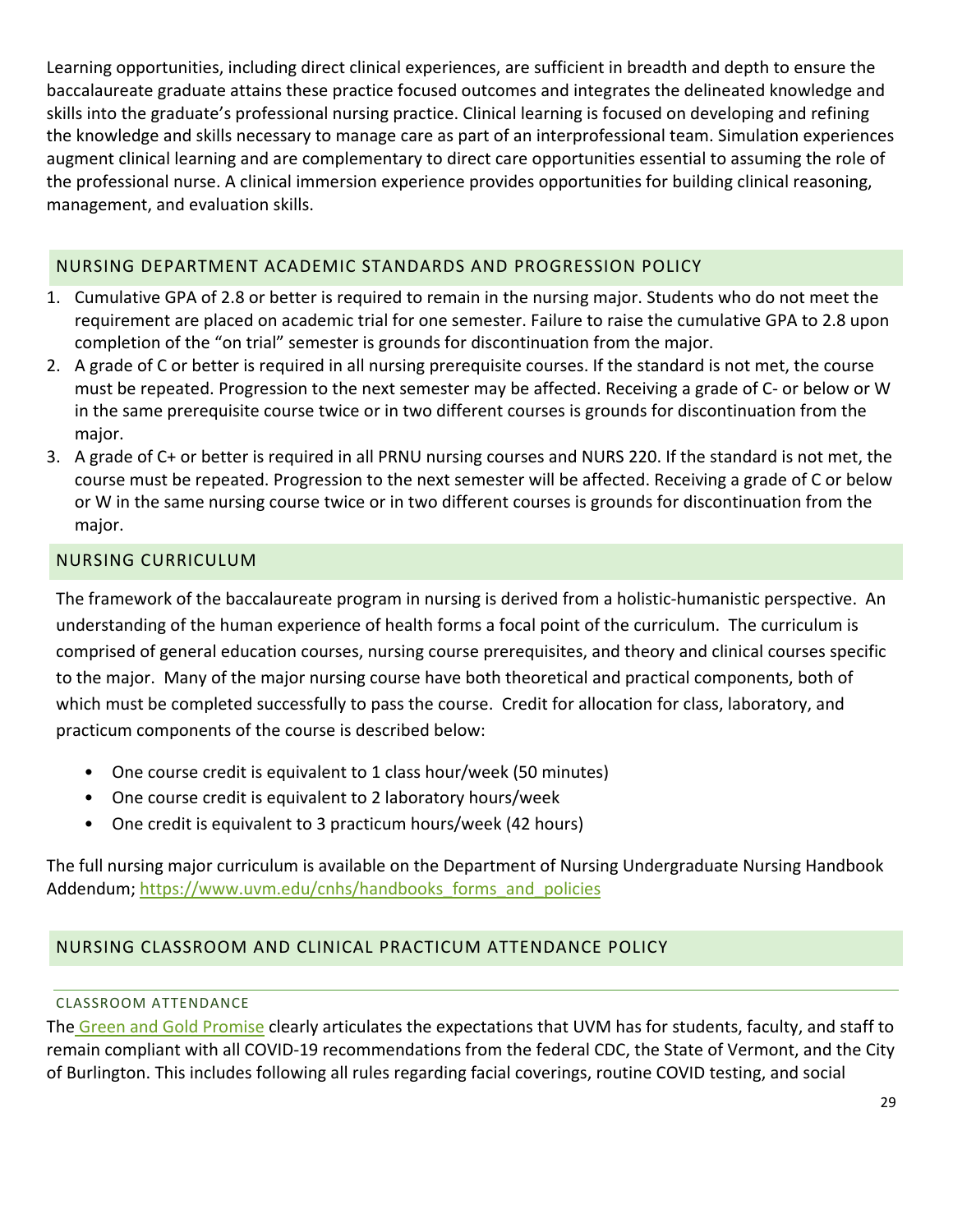distancing when attending class and clinical. If you do not follow these guidelines, the professors will ask you to leave the class and clinical. If you forget your mask, you cannot enter the class or clinical environment and should go back and retrieve your mask. The [Code of Student Conduct o](https://www.uvm.edu/sites/default/files/UVM-Policies/policies/studentcode.pdf)utlines policies related to violations of the Green and Gold Promise. Sanctions for violations include fines, educational sanctions, parent notification, probation, and suspension. The profession of nursing requires, even mandates, lifelong learning. Therefore, your presence and attention in class, regardless of method of instruction, is important. It is your responsibility to practice courteous and professional behaviors as a nurse. Our job is to teach and serve as role models to facilitate your learning and socialize you into the profession. In short, you are expected to attend class. If unable to attend due to illness, contact the Student Health Services and make an appointment for assessment and treatment or heed their advice as phone triage indicates. On occasion, absences can be anticipated, such as religious holidays, family emergencies, UVM sanctioned athletic and student committees/groups/officers.

#### <span id="page-30-0"></span>CLINICAL EXPERIENCE ATTENDANCE

Many of the nursing courses have both the theoretical (classroom) and practicum component. Practicum experiences are designed to provide an opportunity to apply knowledge and skills learned in the classroom. Many of these experiences take place away from the UVM campus, thus, access to a car or public transportation is necessary. In addition, please note that some practicum experiences may occur during the evening and on the weekend. The semester Schedule of Courses (SOC) will indicate clinical schedules.

Attending clinical experiences is your professional responsibility. Agencies are expecting you as planned by your clinical faculty. In the event of an absence, planned or otherwise, notify your clinical faculty. This is a chance to discuss your situation, provide support and explore options. Given the nature of COVID-19, you may be strongly advised to go to Student Health. Receiving clearance from Student Health will ensure a quick and appropriate return to the clinical site.

Missed clinical time may result in a clinical warning, failure or inability to progress in the program. Make up for unit based clinical is typically not an option. To support student learning, online learning modules specific to the area of practice will be assigned to students who are absent from clinical.

A clinical warning is a written evaluation summarizing and providing examples of student progress, which at this time is not meeting expected attainment of clinical objectives. A written clinical warning will be provided to a student for demonstration of any activities that violate agency or university policies and procedures that place a patient at risk, and/or are inconsistent with the expectations set forth by faculty. The clinical instructor may immediately remove the student from the clinical setting based on the severity of the situation.

Receiving a clinical warning could potentially result in failure of the course and clinical. Examples of situations warranting a clinical warning could include, but not limited to:

- No call or no show to the clinical experience
- Repeated tardiness to clinical
- Absences from clinical, lab and/or simulations
- Unprepared for clinical experience
- Lack or late submission of required assignments
- Unprofessional communication or behavior
- Failure to adhere to agency infection prevention and PPE use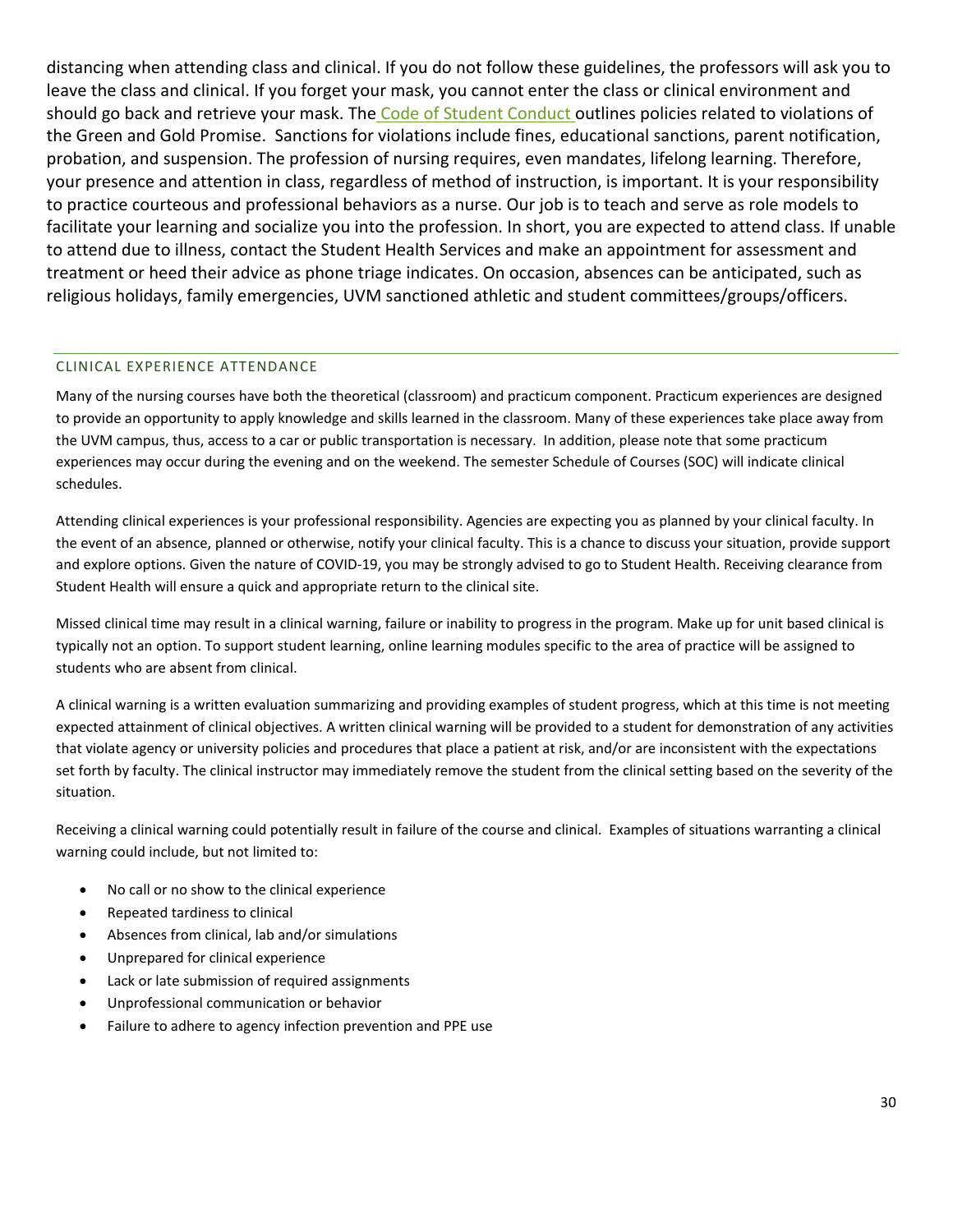Please refer to individual course clinical syllabi for further information that guides and supports your academic success. Clinical experiences are often challenging, dynamic and rewarding. Our collective attention to detail supports the students as they develop requisite skills, professional behaviors, and confidence.

### <span id="page-31-0"></span>NURSING PROGRAM OUTCOMES

- 1. Provide safe, effective, and culturally-sensitive, relationship-centered care across the lifespan to diverse populations.
- 2. Collaborate and communicate effectively with the interprofessional health care team and client.
- 3. Use information and technology to enhance health care outcomes.
- 4. Integrate reliable evidence from the multiple ways of knowing to inform practice and make clinical judgments.
- 5. Promote safety and minimize risk of harm to clients and providers through both individual performance and system effectiveness.
- 6. Demonstrate accountability for practicing nursing using established moral, legal, ethical, regulatory, and humanistic principles.
- 7. Promote health behavior of clients and facilitate the establishment and achievement of shared health goals.
- 8. Advocate for a healthy, sustainable and equitable environment through individual and collective action.
- 9. Respect the dignity and privacy of clients while maintaining confidentiality in the delivery of care.

## <span id="page-31-1"></span>REGISTERED NURSE LICENSING EXAMINATION (NCLEX)

Upon successful completion of the program, the student is eligible to take the National Council Licensure Examination for Registered Nurses (NCLEX-RN). The licensing examination is administered by Pearson Vue [\(http://www.pearsonvue.com/nclex/ \)](http://www.pearsonvue.com/nclex/) and is a Computerized-Adaptive Test (CAT). State boards of nursing have the sole authority to grant graduates the opportunity to take the NCLEX-RN examination.

To practice as a nurse anywhere in the United States, licensure in the state where you are employed is required by law. Each state establishes its own laws and regulations. Graduates from the baccalaureate degree program are eligible to apply for licensure by examination in Vermont or any other state. Approval of the application is the prerogative of the state board of nursing (BON). Each student should refer to the state in which they plan to apply for licensure for specific requirements. Please be aware that Pearson Vue is a separate fee from the license fee charged by the state BON. Students will receive detailed information about this entire process in PRNU 243.

## <span id="page-31-2"></span>ADDITIONAL NURSING PROGRAM REQUIREMENTS AND EXPECTATIONS

Additional Nursing program requirements and expectations are outlined in the Department of Nursing Student Handbook Addendum, which is available from the Department or on the CNHS website.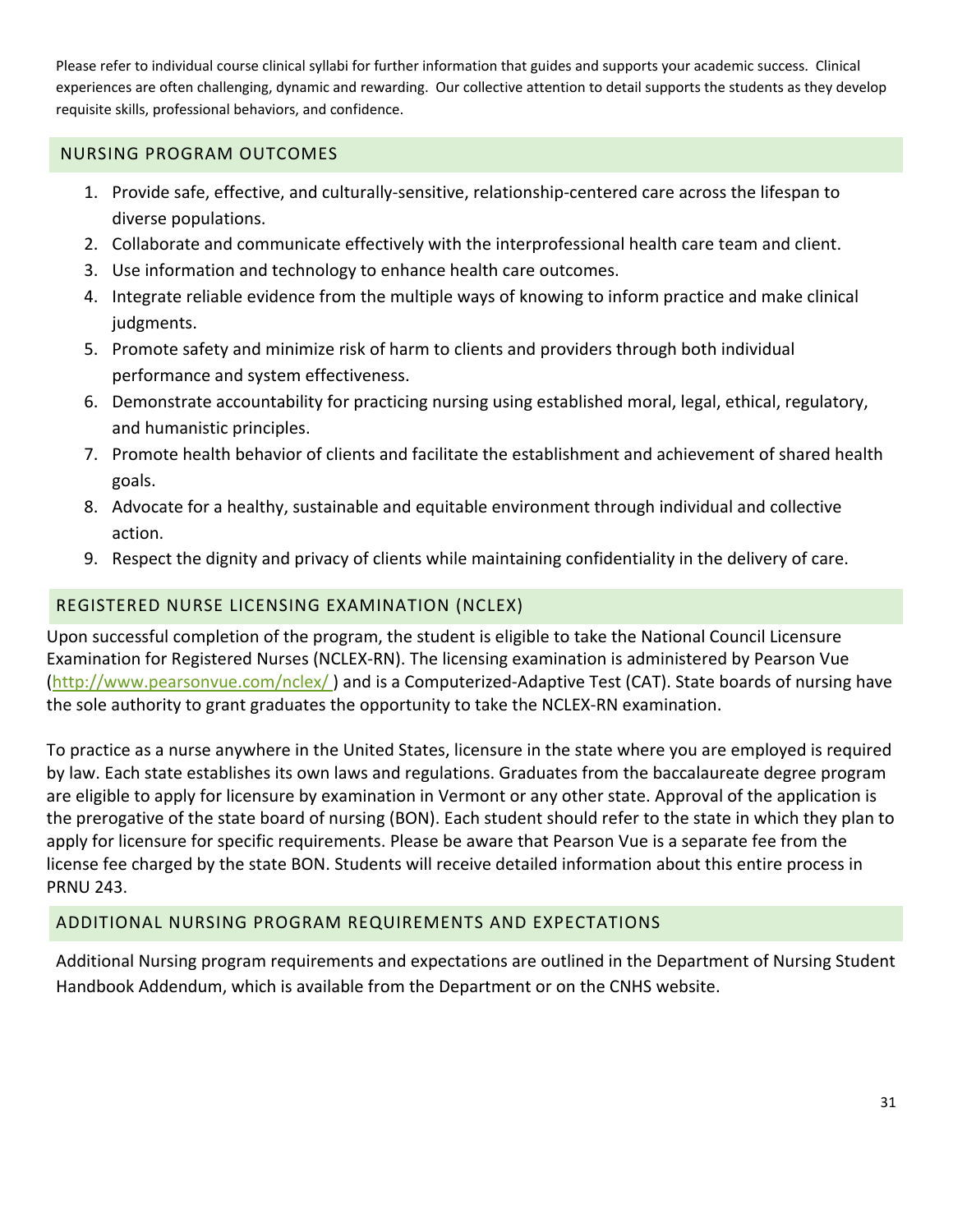#### <span id="page-32-1"></span><span id="page-32-0"></span>RMS MISSION

To serve society by creating and sharing knowledge, by preparing graduates to provide ethical, evidencebased, and client-centered services, and by promoting interprofessional leadership and practices to enhance health.

#### <span id="page-32-2"></span>UNDERGRADUATE DEGREE PROGRAMS

• Exercise Science B.S.

### <span id="page-32-3"></span>RMS EDUCATIONAL GOALS

The curricula of the various programs and the learning environment for students are designed to develop graduates who demonstrate the knowledge, skills and behaviors essential for those who participate in health promotion, and prevention and management of injury and disability. To this end, the learning environment:

- is collaborative, provides access to, and teaches assessment and application of, the expanding body of health-related knowledge;
- enhances students' capacity for sensitive and empathetic communication when interacting with individuals of a variety of backgrounds;
- encourages faculty to serves as mentors and role models for professional excellence and service;
- enhances enthusiasm for life-long learning and on-going professional development that is supported by self-assessment;
- optimizes the use of technology to enhance learning experiences;
- promotes expression of a variety of opinions and perspectives;
- supports interprofessional interactions;
- facilitates students' capacity to utilize theoretical and research-based knowledge in their professional practices;
- enhances students' capacity to solve problems that have critical outcomes for patients and clients;
- facilitates students' ability to integrate their understanding of legal, ethical, cultural, and policy issues in decision-making;
- encourages flexible, creative, and innovative thinking so that students graduate with the ability to manage the complex systems in which they will practice.

#### <span id="page-32-4"></span>RMS RESEARCH AND SCHOLARSHIP

The Department places a high value on scholarship. The department expects and encourages faculty to contribute to the body of knowledge by disseminating work in the basic, applied and clinical sciences that has value to society. Extra-mural funding provides a strong foundation for research in the department. To this end, the scholarly environment: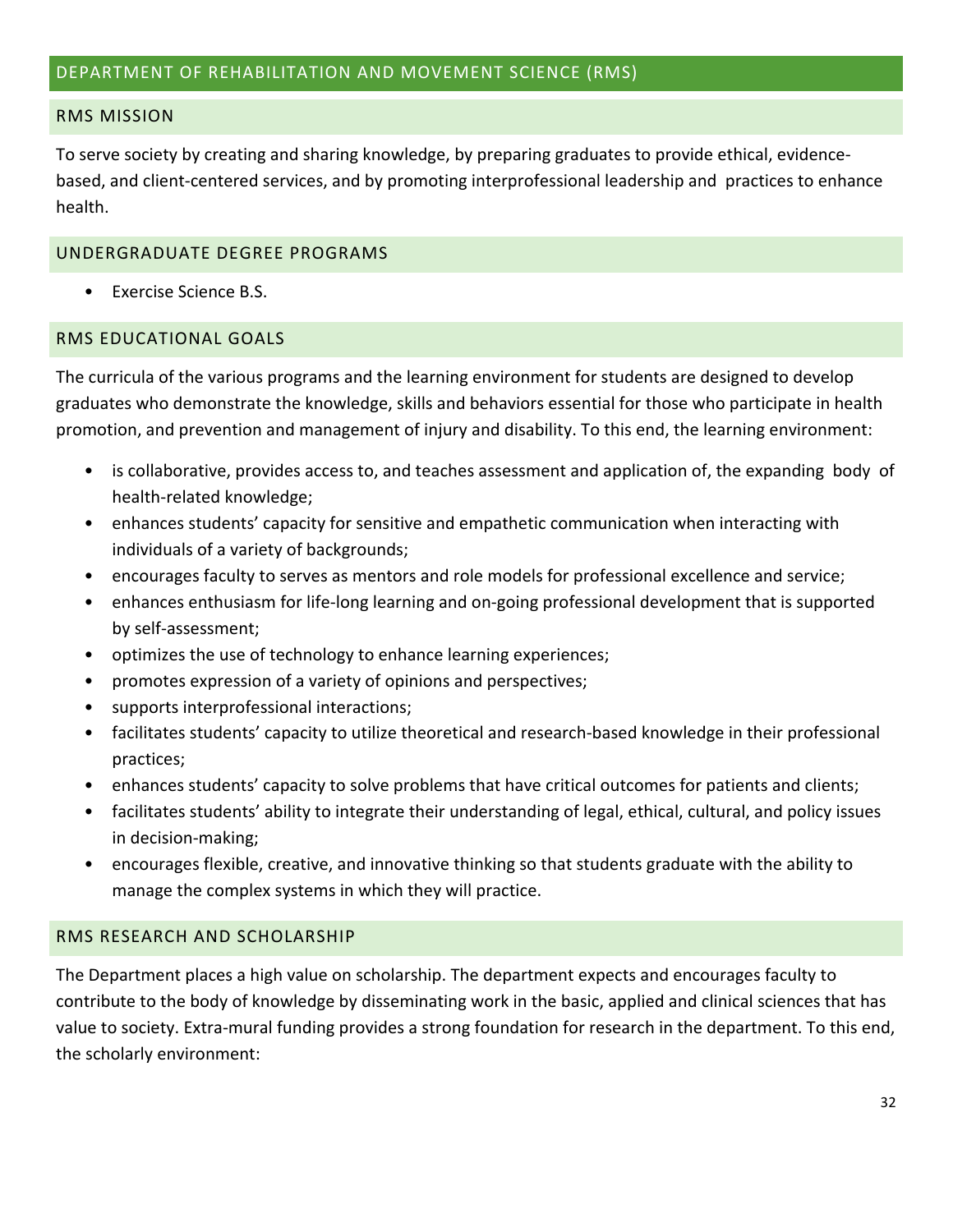- promotes the application of evidence to teaching and professional practice
- provides intellectual stimulation and sharing among colleagues locally, nationally and internationally
- encourages the inclusion of students in the research process in a manner that assists in completion of projects and dissemination of knowledge
- provides opportunity and freedom to pursue ideas
- recognizes the quality of scholarship as well as the quantity

## <span id="page-33-0"></span>RMS GUIDELINES AND EXPECTATIONS

Faculty expect students to show respect to their peers and professors at all times; to follow the rules for the laboratory as published; to respect the equipment and furniture; and clean up the labs and classrooms after use. Some specific expectations include:

- approaching professors with courtesy and respect for their position;
- setting up appointments and using office hours to discuss issues with faculty;
- attending all required classes and entering on time;
- avoiding getting up and leaving the room during lectures unless there is an emergency (we try not to keep you sitting longer than  $1 \frac{1}{2}$  hours at a time);
- turning off cell phones prior to class, lab, tutorial, or meetings with professors or peers;
- avoiding running over electric cords with equipment;
- placing equipment in designated containers, cupboards or closet after use;
- returning furniture to original positions at end of sessions;
- throwing away any trash generated during lab and classroom sessions;
- cleaning surfaces as needed after use.

Professionalism in appearance is defined as the following:

- Wear clothing that is not revealing (underwear should not show, tops should be long enough or bottoms high enough at the waist to cover the abdomen: gentlemen should wear shirts, and ladies should wear tops that will not expose breasts);
- During labs expose skin only as needed to conduct examinations or interventions;
- When necessary, protect the modesty of your lab partner;
- Do not wear hats to class or labs (except for religious adherence).

Students are encouraged to remind one another of these responsibilities and obligations when lapses are observed. Faculty will also provide reminders.

## **Potential Risks in Clinical Settings and Labs**

As a student in the RMS department, you must learn to serve a variety of individuals as well as participate in health promotion. The type of practice involved in this endeavor is largely "hands-on." In order to assure your learning, you will be asked to practice various hands-on skills and safely use various pieces of equipment.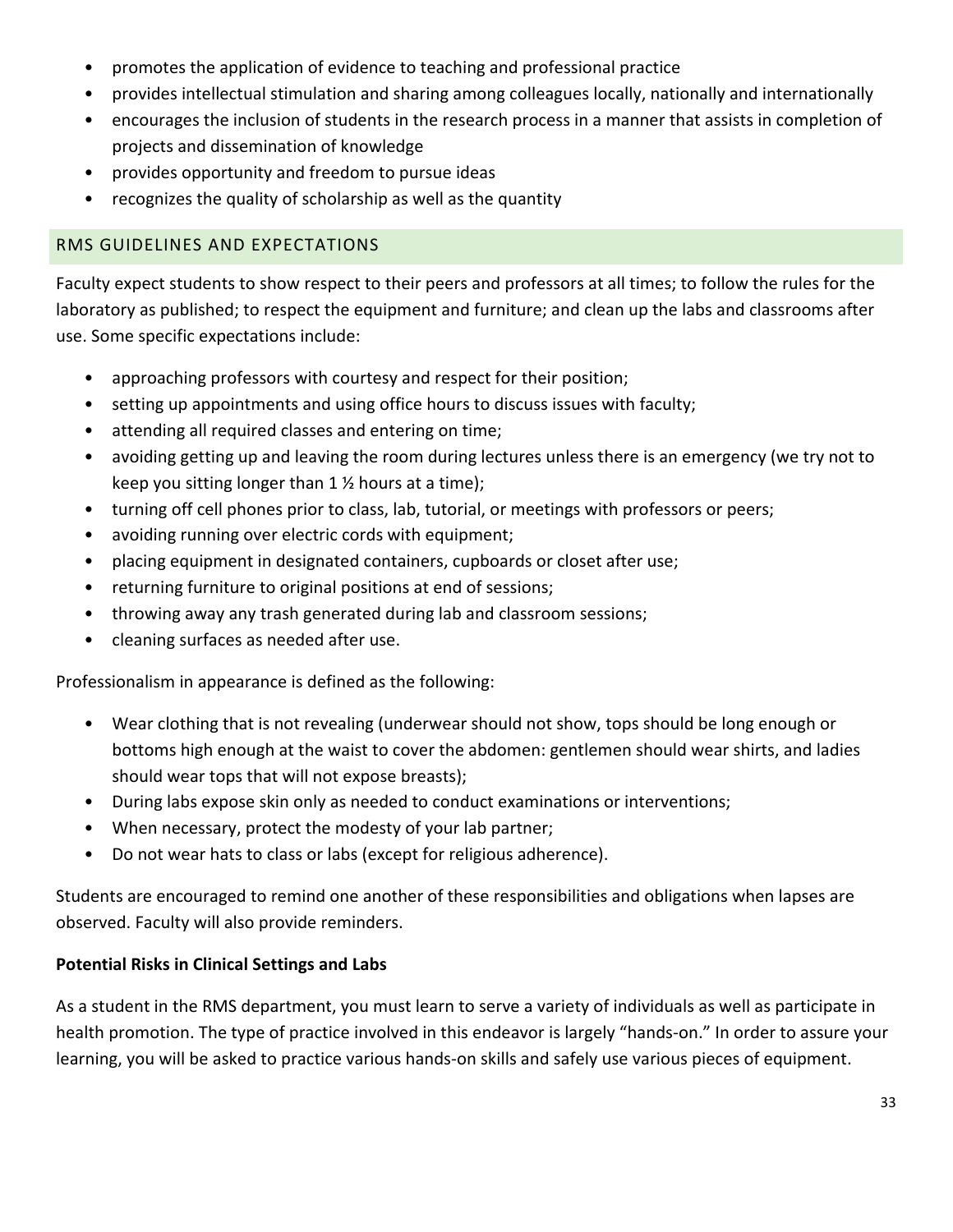These skills will be practiced on you by other students in your class who have varying levels of competency, as well as by you on other students. You may also apply various examinations and interventions to clients/patients during clinical education experiences.

Additionally, your clinical experiences may expose you to clients/patients who have health conditions. Manual techniques may involve assistive exercises, positioning, mobility, and other active body movements. Use of machinery may include the use of motorized treadmill, stationary bicycles, and isokinetic resistance devices.

# **Methods Used to Reduce Potential Risks**

In all scheduled learning formats and environments, you will have faculty members (academic or clinical) as teachers and facilitators to instruct you and correct you in the required skills. Their instruction will include the precautions, contraindications and safe application of the techniques they will teach you. In all cases, the environment of any lab will be controlled to minimize the harmful effects of chemical substances and faculty will indicate the appropriate use of any protective equipment, including gloves and eyewear. You may refuse to be the subject or to practice in any case in which you feel you will not be safe or which violates an important religious tenet. If you feel the environment is unsafe, you may request that the faculty member make modifications that will improve the safety of the environment.

# <span id="page-34-0"></span>RMS DEPARTMENT ESSENTIAL FUNCTIONS

Rehabilitation and Movement Science students in the Exercise Science program must be able to perform the following essential functions.

## **Cognitive Functions**

The student must be able to thoroughly, efficiently and reliably:

- recall, interpret, extrapolate and apply information from a variety of sources, including reading material, lecture, discussion, client observation, examination and evaluation/assessment;
- determine what data are needed to solve problems; and
- analyze, synthesize and evaluate information from a variety of sources, including, for example, reading material, lecture, discussion, and patient evaluation/assessment.

## **Affective Functions**

The student must be able to:

- establish professional, trusting, empathetic relationships with a variety of individuals;
- demonstrate respect and engage in non-judgmental interactions regardless of, for example, an individual's age, gender, race, socio-economic status, religion, life-style, and/or culture;
- work effectively in groups;
- meet externally established deadlines;
- be an active and engaged learner in classroom, lab and clinical settings;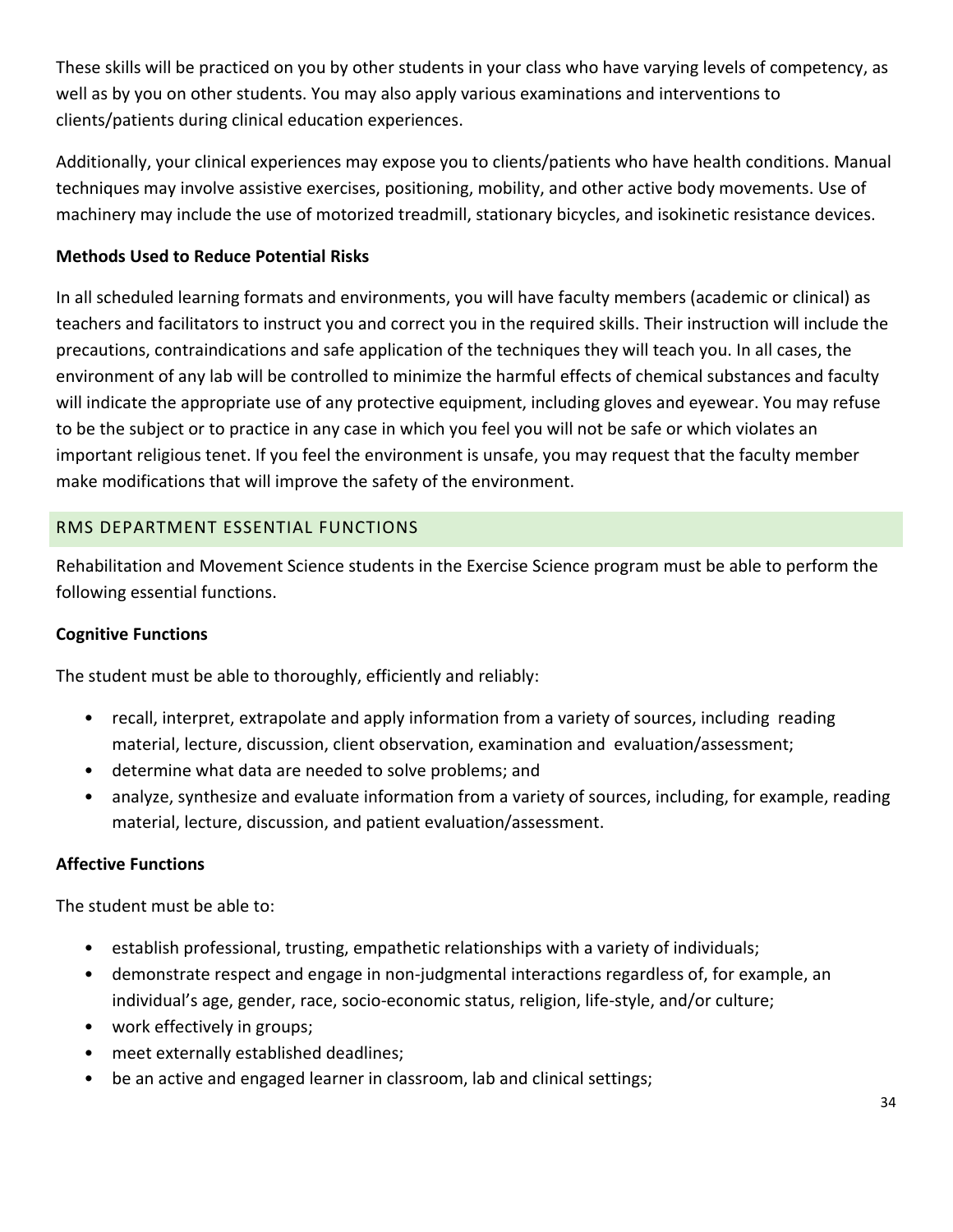- attend to cognitive, communication and psychomotor tasks for as long as three hours at a time within the academic environment, and as long as ten hours at a time within the clinical environment;
- identify sources of stress and develop effective coping behaviors; and
- recognize and respond appropriately to potentially hazardous situations.

#### **Communication Functions**

The student must be able to:

- attend selectively and in a controlled and respectful manner to various types of communication, including the spoken and written word and non-verbal communication;
- relay information in oral and written form effectively, accurately, reliably, thoroughly and intelligibly to individuals and groups, using the English language;
- read English (typed and hand-written).

## **Psychomotor Functions**

The student must be able to:

- accurately and reliably inspect and observe the skin, facial expression, anatomical structures, posture and movement of others;
- examine and evaluate/assess blood pressure, and lung and heart sounds;
- accurately and reliably read equipment dials and monitors;
- feel pulses, skin condition, muscle and tendon activity, and joint and limb movement;
- negotiate level surfaces, ramps and s lead clients/classmates through a variety of examinations and treatments typically requiring sitting, standing, squatting and kneeling on the floor or treatment table;
- move from one surface level to another (e.g., floor to stand, stand to treatment table);
- exert moderate resistance to limb and body movements of patients/classmates while maintaining one's own balance in a variety of positions;
- react and effectively respond quickly to sudden or unexpected movements of patients/classmates;
- manipulate dials, knobs, electrodes and other small to large parts and pieces of equipment;
- maintain activity throughout an eight to ten-hour work day;
- provide support and resistance as needed through complex exercise movements;
- manipulate another person's body in transfers, gait, positioning, exercise and other treatment or diagnostic techniques.

#### <span id="page-35-0"></span>EXERCISE SCIENCE PROGRAM AND POLICIES

The Exercise Science program comprises the in-depth study of theory and application of exercise and movement sciences in health, fitness and disease prevention in a variety of populations. Graduates of the program may pursue careers in related areas of fitness and health, such as health promotion, adapted physical activity for special populations, health and fitness business ventures and employee wellness programs. They may also pursue one of several professional certifications, such as the American College of Sports Medicine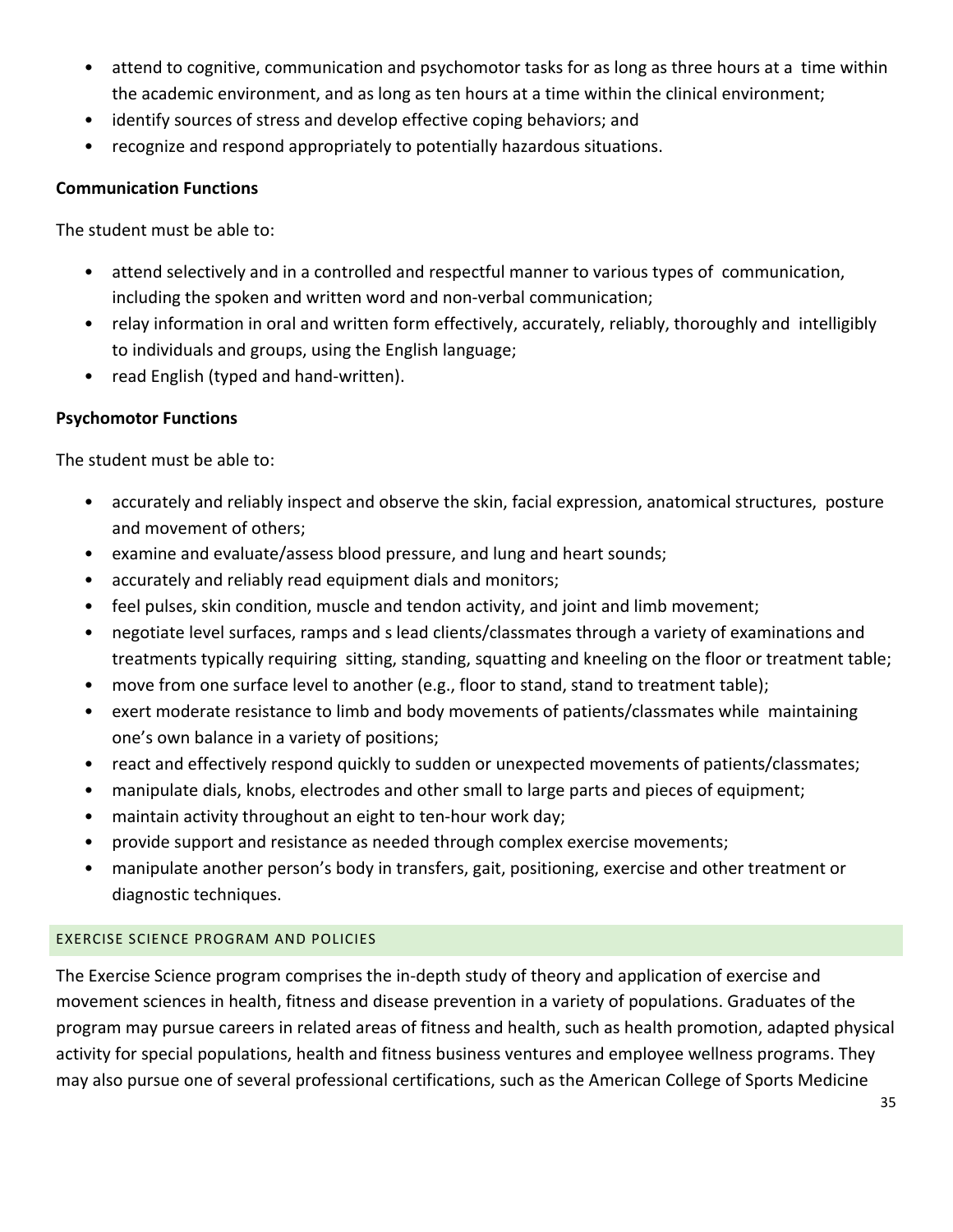(ACSM) exercise specialist, or the National Strength and Conditioning Association (NSCA) strength and conditioning coach. Finally, students graduating from this program will be qualified for graduate work in exercise and movement sciences. Students can choose an academic minor to tailor their education to their individual objectives and goals, although a minor is not required. Students may also elect to pursue an advanced degree in a related health profession such as physical therapy. This option requires careful planning and should be discussed with an academic advisor early in the student's academic career.

#### <span id="page-36-0"></span>EXERCISE SCIENCE PROGRAM ACADEMIC STANDARDS

Exercise Science students must maintain a cumulative 2.5 grade point average. Students who miss more than one semester of required sequenced coursework will be discontinued from the major.

Students with a cumulative grade point average below 2.5 will be placed on trial for one semester. To be removed from trial, students must achieve a cumulative GPA of 2.5 by the end of the trial period. Students who fail to raise their cumulative GPA to 2.5 during the trial semester will be discontinued from the program.

#### <span id="page-36-1"></span>EXERCISE SCIENCE CURRICULUM

The full program curriculum is available in the UVM Undergraduate Catalogue and on the CNHS website: [http://www.uvm.edu/cnhs/curricula.](http://www.uvm.edu/cnhs/curricula)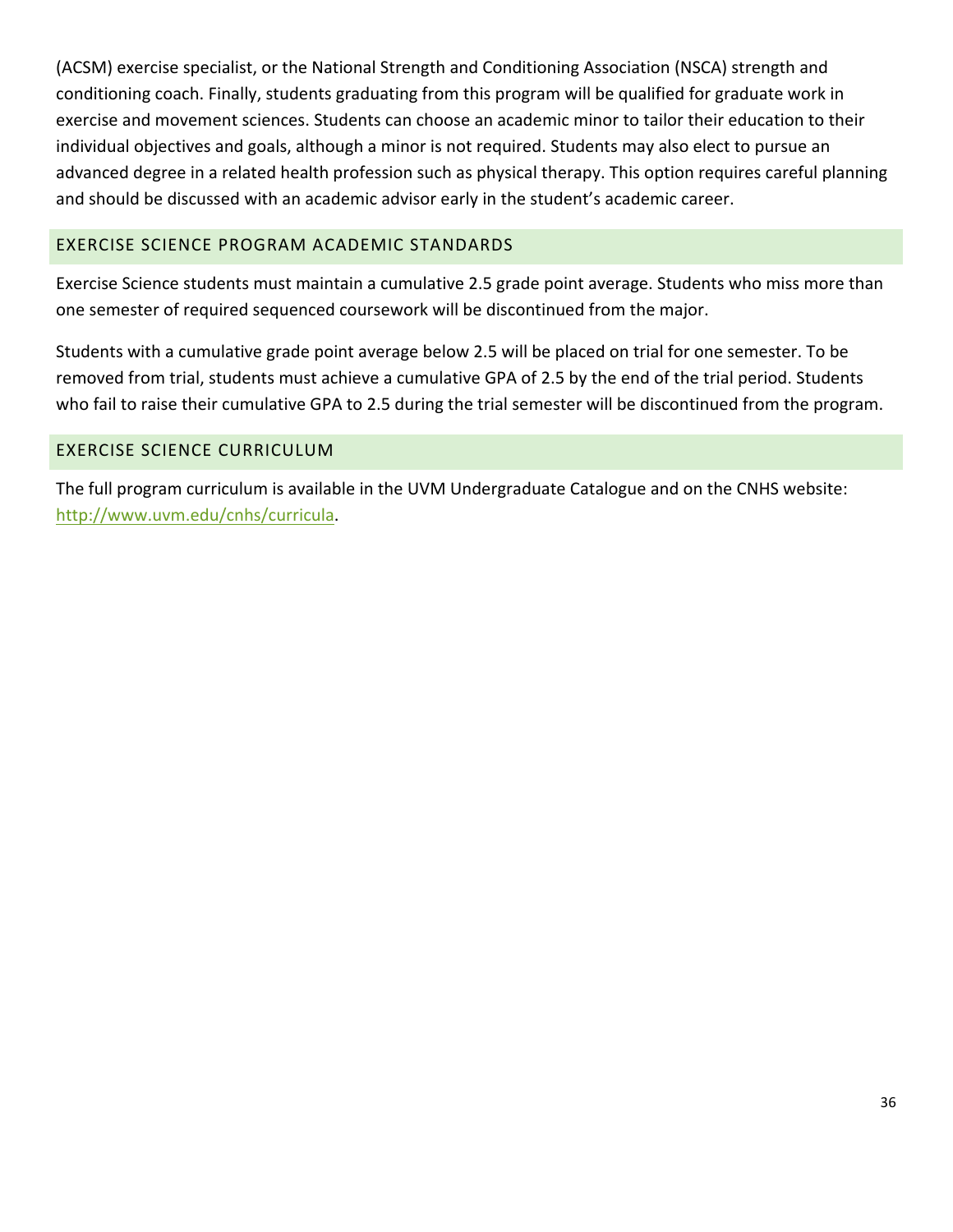#### <span id="page-37-0"></span>STUDENT ACCESSIBILITY SERVICES

Student Accessibility Services provides accommodations to students with documented disabilities. Among our programs and services, SAS offers: exam accommodations, meetings with Accessibility Specialists to receive advisement and advocacy around disability-related matters, eBooks, deaf and hard of hearing services, notetaking and adaptive technology. To learn more about available accommodations or discuss your circumstances, call (802) 656-7753 or email access@uvm.edu to schedule an appointment.

#### <span id="page-37-1"></span>CONTACT THE COLLEGE OF NURSING AND HEALTH SCIENCES

Office of the Dean, 105 Rowell Building Phone: (802) 656-2216 Fax: (802) 656-2191

Office of Student Services, 002 Rowell Building Phone: (802) 656-3858 Fax: (802) 656-2191 [cnhs@uvm.edu](mailto:cnhs@uvm.edu)

Department of Biomedical and Health Sciences, 302 Rowell Building Phone: (802) 656-3811 Fax: (802) 656-2191 [bhsc@uvm.edu](mailto:bhsc@uvm.edu)

Department of Communication Sciences and Disorders, Pomeroy Hall Phone: (802) 656-3861 Fax: (802) 656-2528 [communication.sciences@uvm.edu](mailto:communication.sciences@uvm.edu)

The Eleanor M. Luse Center for Communication: Speech, Language and Hearing Phone: (802) 656-3861 Fax: (802) 656-2528 [Luse.Center@uvm.edu](mailto:Luse.Center@uvm.edu)

Department of Nursing, 216 Rowell Building Phone: (802) 656-3830 Fax: (802) 656-8306 [nursing@uvm.edu](mailto:nursing@uvm.edu) 

Department of Rehabilitation and Movement Science, 305 Rowell Building Phone: (802) 656-3252 Fax: (802) 656-6586 [rms@uvm.edu](mailto:rms@uvm.edu)